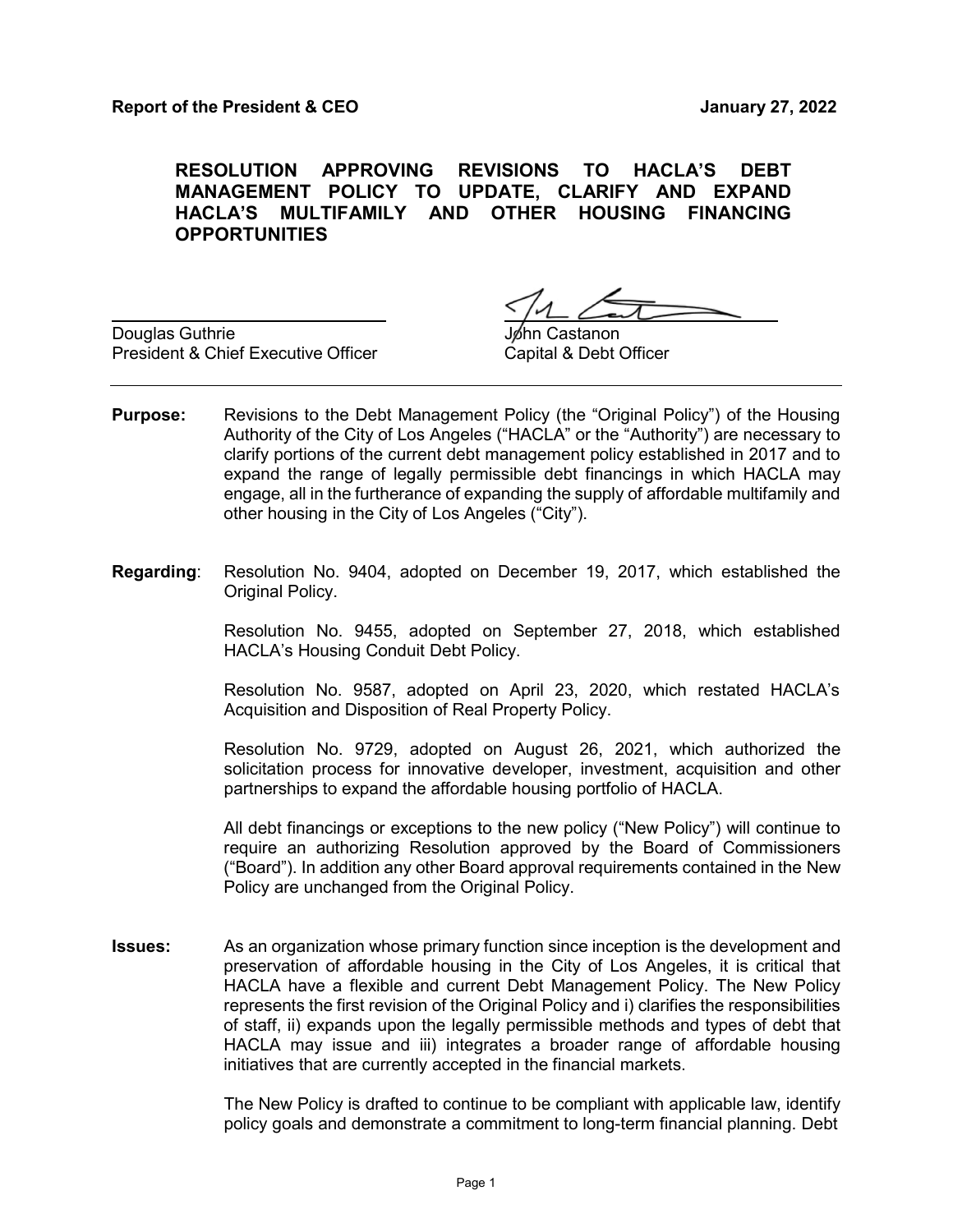issuance tax and legal compliance requires the adoption of a sound debt management policy, and such policies may be reviewed by relevant state financing agencies, federal tax audit agencies, credit rating agencies and financing teams when the Authority issues any type of debt or undertakes a public financing.

The New Policy specifies the objectives and guidelines for the issuance and administration of HACLA debt and the related HACLA instrumentalities for which the governing body consists only of members of HACLA's Board of Commissioners.

HACLA is authorized to operate in the City of Los Angeles pursuant to the Housing Authorities Laws, at Part 2 of Division 24 of the California Health and Safety Code (the "Law"). HACLA's authority under the Law also expressly authorizes housing authorities to issue taxable or tax-exempt revenue bonds for the purpose of financing the acquisition, construction, rehabilitation, refinancing, or development of multifamily rental housing and for the provision of capital improvements in connection with and determined necessary to the multifamily rental housing. Further, HACLA has the power to issue bonds for any of its corporate purposes as well as conduit debt.

The guidelines of the New Policy will govern HACLA debt incurred for affordable, mixed-income, and market rate housing developments, real estate acquisition financings, long-term capital financings, and any other lawful purposes. Excluded from the New Policy are activities that pertain to the financing of general operating functions (i.e., routine functions) and conduit debt. For conduit debt, the governing debt policy is HACLA's Housing Conduit Bond Policy.

The New Policy will also govern debt incurred for property acquisitions executed through partnership interests but only where HACLA is the majority owner of the property. Such partnership interests include, but are not limited to, (i) large-scale acquisitions of restricted and unrestricted multifamily and related properties or portfolios; and (ii) development partnerships where HACLA or its instrumentality are either the Managing General Partner ("MGP"), Administrative General Partner ("AGP"), or Special Limited Partner ("SLP"). The proposed revisions above constitute the most substantive changes proposed in the New Policy. These revisions are necessary to update the Original Policy to align with HACLA's acquisitions. The balance of the revisions in the New Policy consist of greater specificity regarding staff responsibilities and the delegation of authority, clarifications of some original text, the repositioning of a few paragraphs, and dozens of formatting changes.

#### **Vision Plan: Place Strategy 2.3. Increase Functionality and effectiveness of Asset Management Portfolio.**

This strategy focusses on the strategic directive of HACLA's Board to (i) diversify the housing portfolio by acquiring properties on the open market or from other governmental entities, thereby increasing the supply of affordable housing within the City of Los Angeles, (ii) diversify funding/revenue sources for HACLA, and (iii) build upon the innovative and strategic initiatives of HACLA.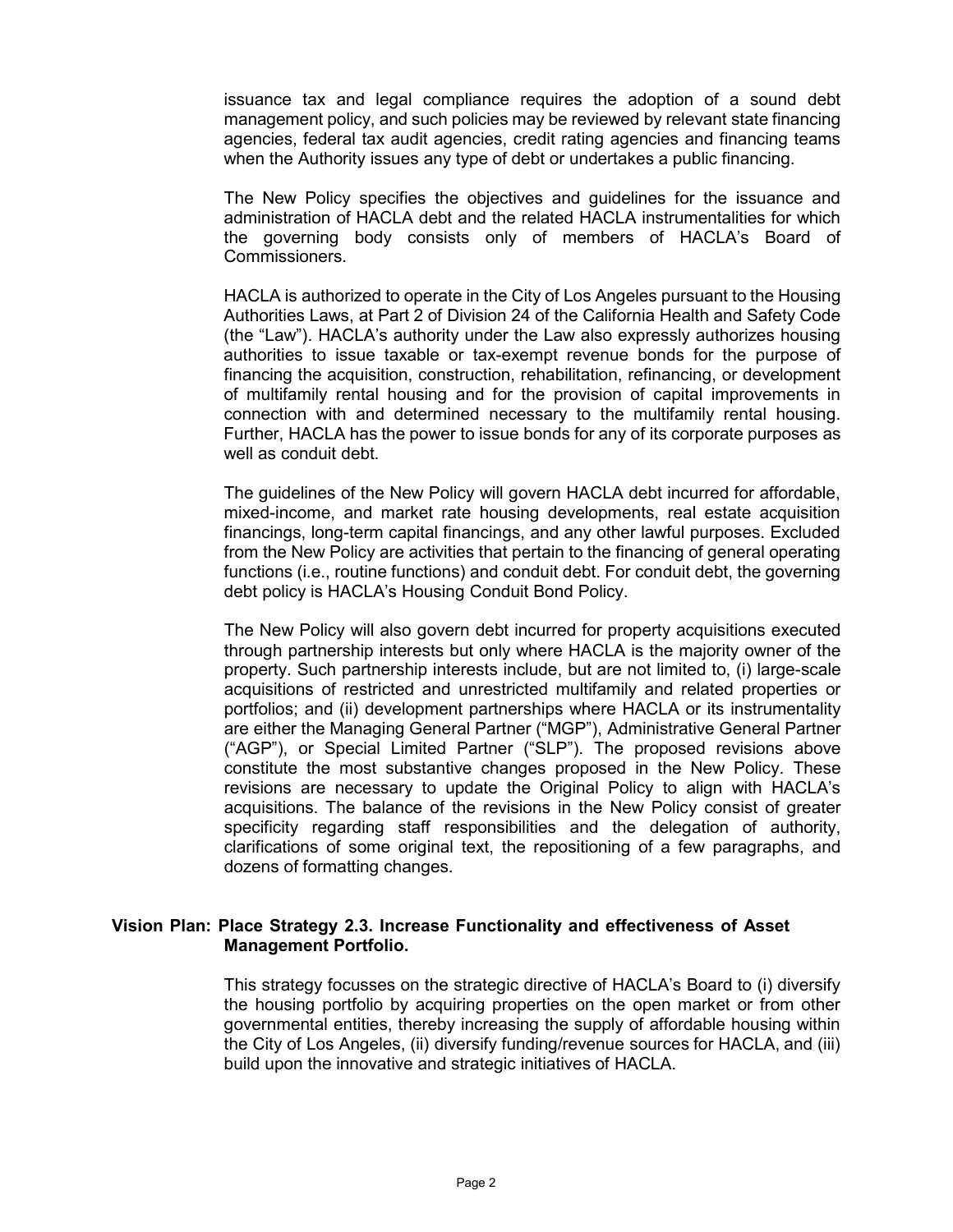#### **Place Strategy 3. Improve and expand Section 8 program, policies, and efficiencies.**

This strategy involves the acquisition of property for the purpose of generating the greatest possible number of readily available housing units for Section 8 Housing Choice Voucher participants.

**Funding:** The Chief Administrative Officer confirms the following:

*Source of Funds:* No funding is required for this action.

**Section 3:** Not applicable.

#### **Attachments:**

- 1. Resolution
- 2. Proposed revised Debt Management Policy (Redline)
- 3. Proposed revised Debt Management Policy (Clean)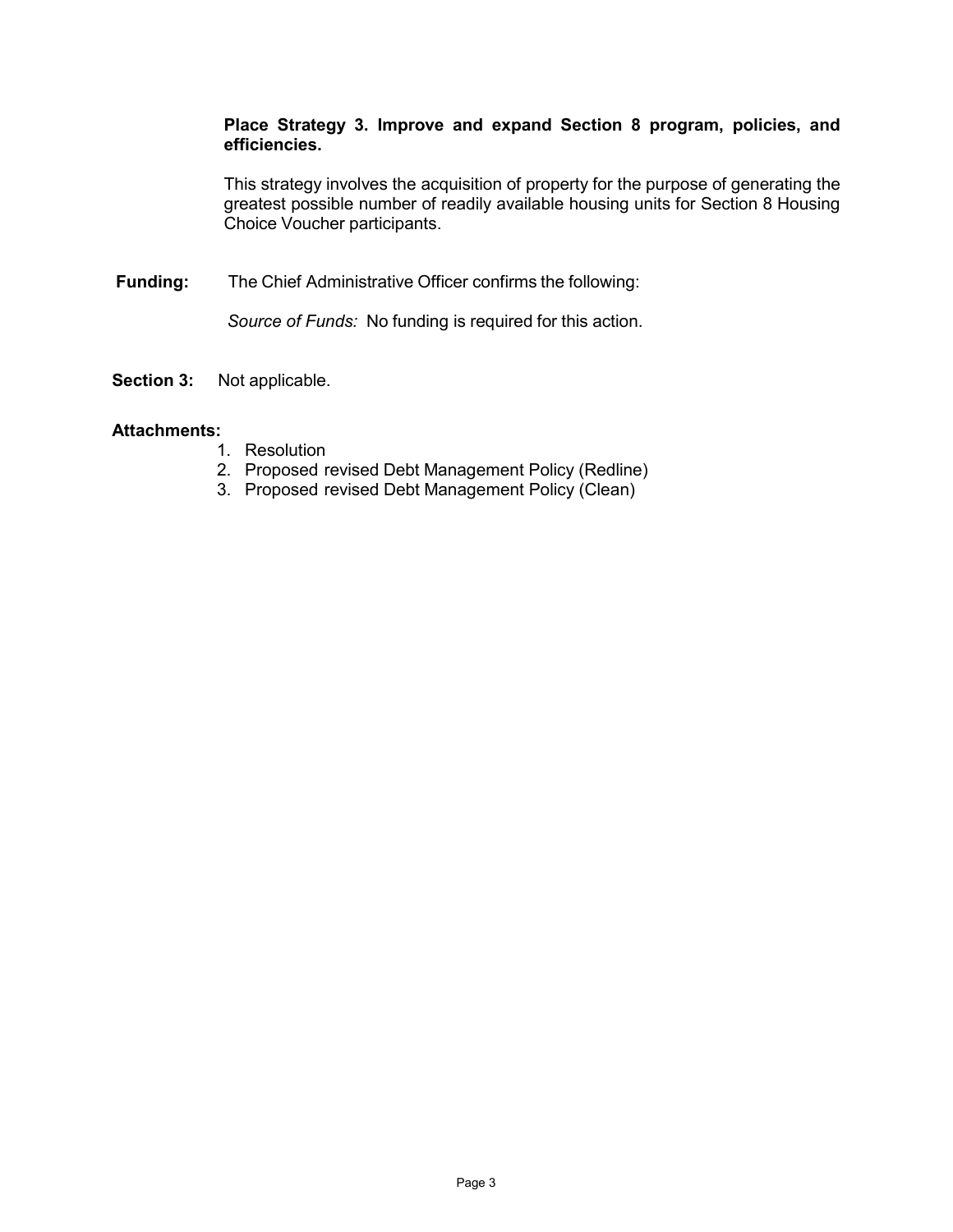# ATTACHMENT 1

# RESOLUTION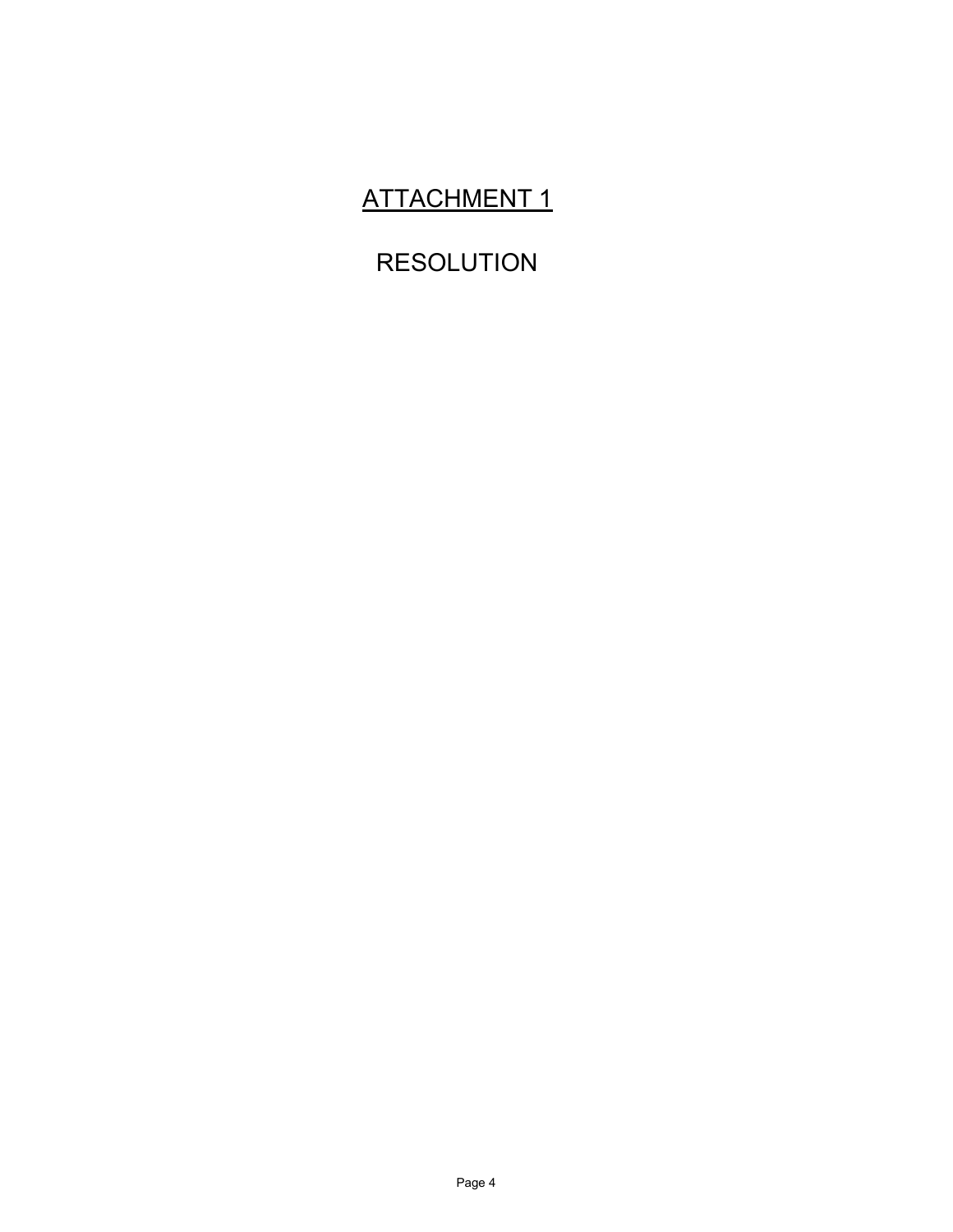### **RESOLUTION NO.**

#### **RESOLUTION APPROVING REVISIONS TO HACLA'S DEBT MANAGEMENT POLICY TO UPDATE, CLARIFY AND EXPAND HACLA'S MULTIFAMILY AND OTHER HOUSING FINANCING OPPORTUNITIES**

**WHEREAS,** the Housing Authority of the City of Los Angeles ("HACLA") is a public body, corporate and politic, duly created, established and authorized to transact business and exercise powers under and pursuant to the provisions of the Housing Authorities Law, Sections 34200 et seq. of the California Health and Safety Code (the "Act"), including the power to provide financing for the acquisition, construction, rehabilitation and equipping of multifamily rental housing for persons and families of low to moderate income;

**WHEREAS,** HACLA is further authorized under the Act to issue bonds, notes, interim certificates, debentures, or other obligations for any of its corporate purposes and to make and execute contracts and other instruments necessary or convenient for the exercise of its powers, including but not limited to the issuance of (i) revenue bonds for the purpose of financing the acquisition construction, rehabilitation, refinancing, or development of multifamily rental housing and for the provision of capital improvements in connection with and determined necessary to the multifamily rental housing, (ii) issue bonds for any of its corporate purposes, (iii) tax-exempt revenue bonds for the purpose of lending the proceeds to nonprofit organizations exempt from federal income taxation pursuant to Section 501(c)(3) of the Internal Revenue Code of 1986, for use by the organization to finance the acquisition, construction and rehabilitation, refinancing, or development of multifamily rental housing;

**WHEREAS,** prudent and fiscally responsible debt management is an essential component to furthering HACLA's mission to expand and preserve affordable housing;

**WHEREAS,** on December 19, 2017, the Board adopted Resolution No. 9404, establishing HACLA's Debt Management Policy (the "Original Policy") to comply with Government Code Section 8855(i), to conduct debt issuances after January 1, 2017, and to ensure debt is issued and managed prudently in accordance with sound fiscal policy; and

**WHEREAS,** HACLA now wishes to revise the Original Policy with a new policy ("New Policy") to (i) properly integrate the current property acquisition and strategic partnership initiatives of HACLA with its debt policies, (ii) clarify portions of the Original Policy, including the roles and responsibilities of staff, and (iii) expand the purposes of HACLA debt issuance to all legally permissible areas, including mixed income and market rate housing, real estate acquisitions, long-term capital financings, and all categories of affordable housing, and all in the furtherance of expanding the supply of affordable multifamily and other housing in the City.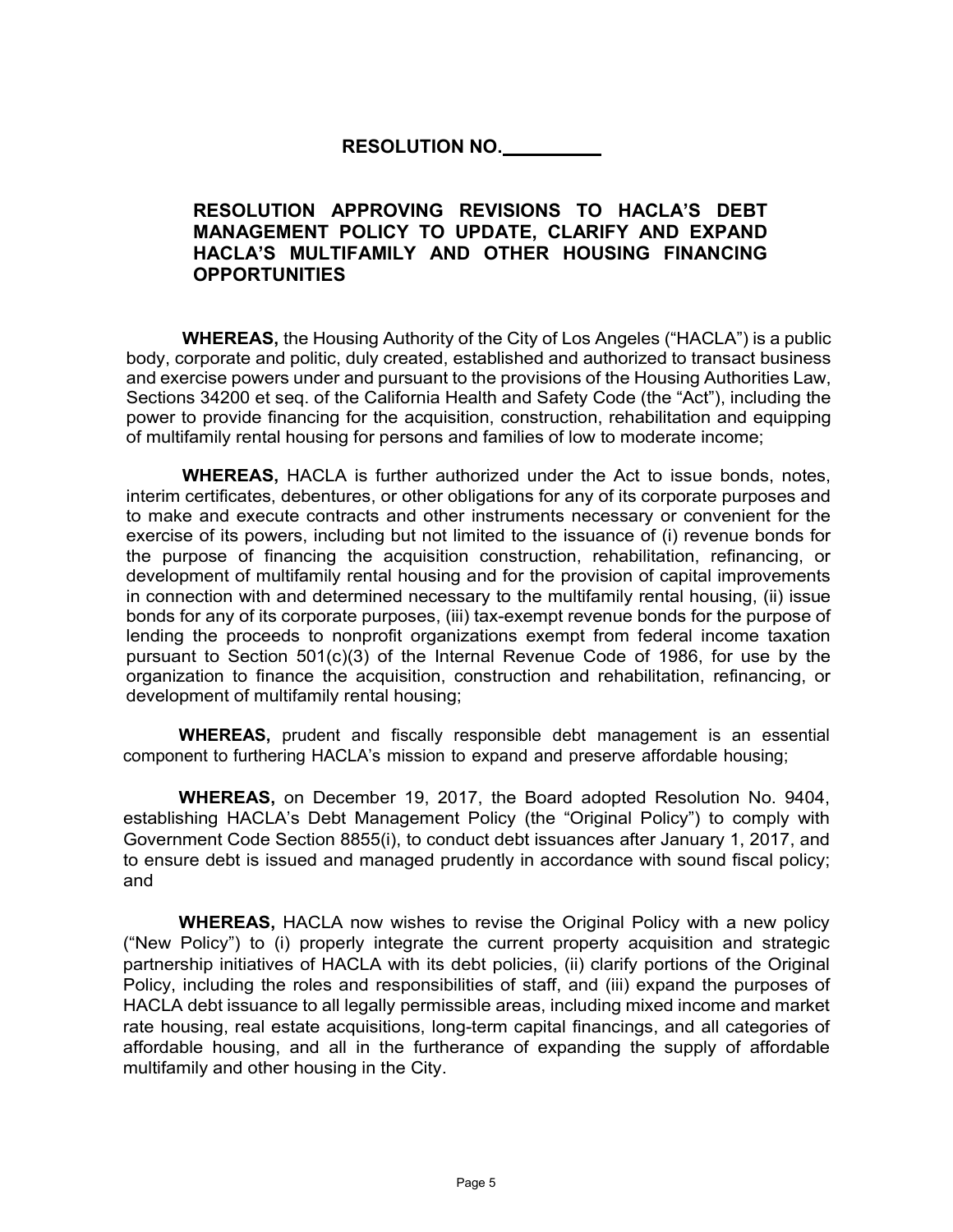**NOW, THEREFORE, BE IT RESOLVED** that the Board of Commissioners hereby adopts the proposed New Policy with any additional non-substantive revisions that may be desired by the President & CEO from time-to-time as approved by HACLA legal counsel.

**BE IT FURTHER RESOLVED** that this Resolution shall take effect immediately.

APPROVED AS TO FORM HOUSING AUTHORITY OF THE CITY OF LOS ANGELES

By: By: -<br>James Johnson, General Counsel Counser Cielo Castro, Chairperson

DATE ADOPTED: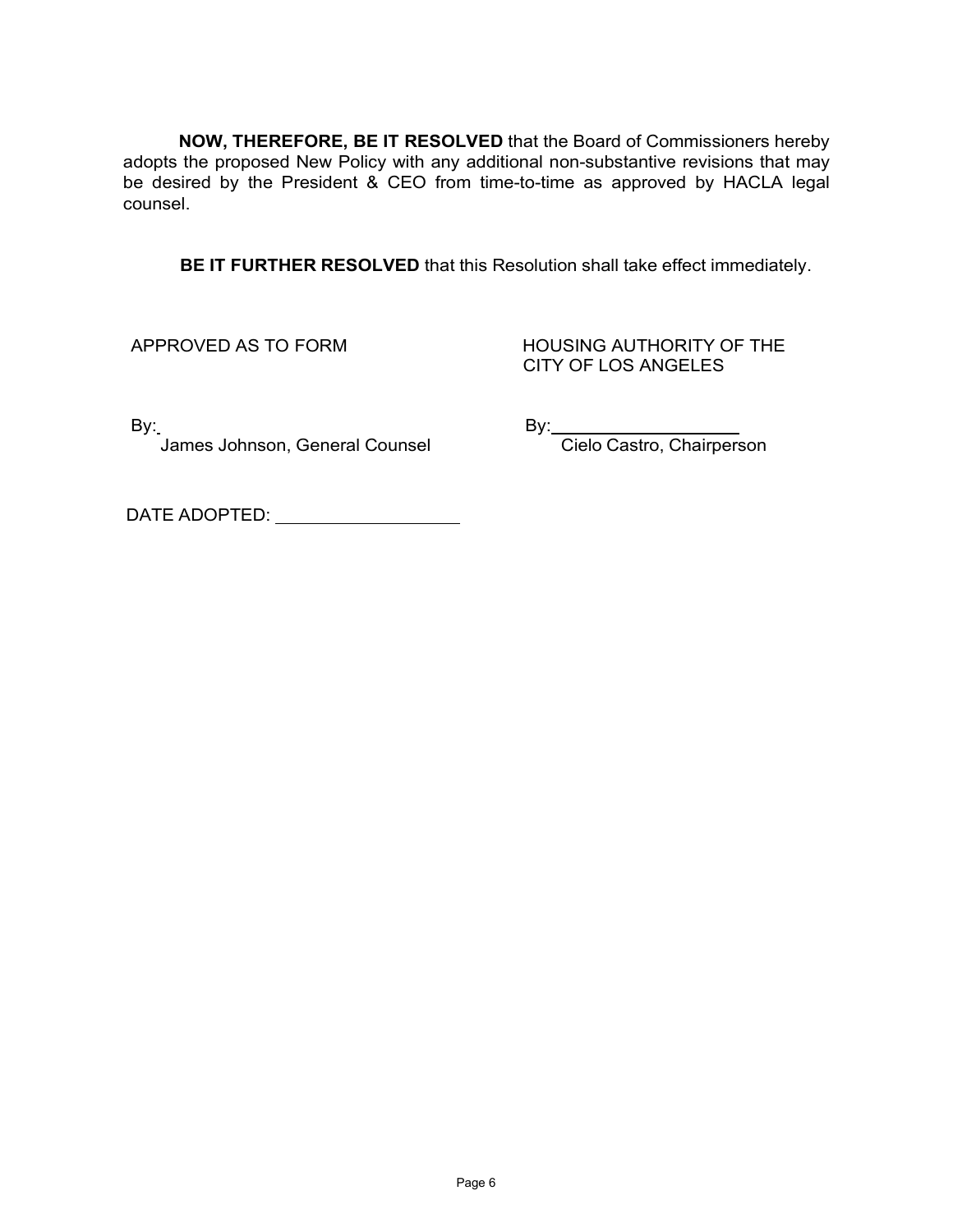# ATTACHMENT 2

# PROPOSED REVISED DEBT MANAGEMENT POLICY (REDLINE)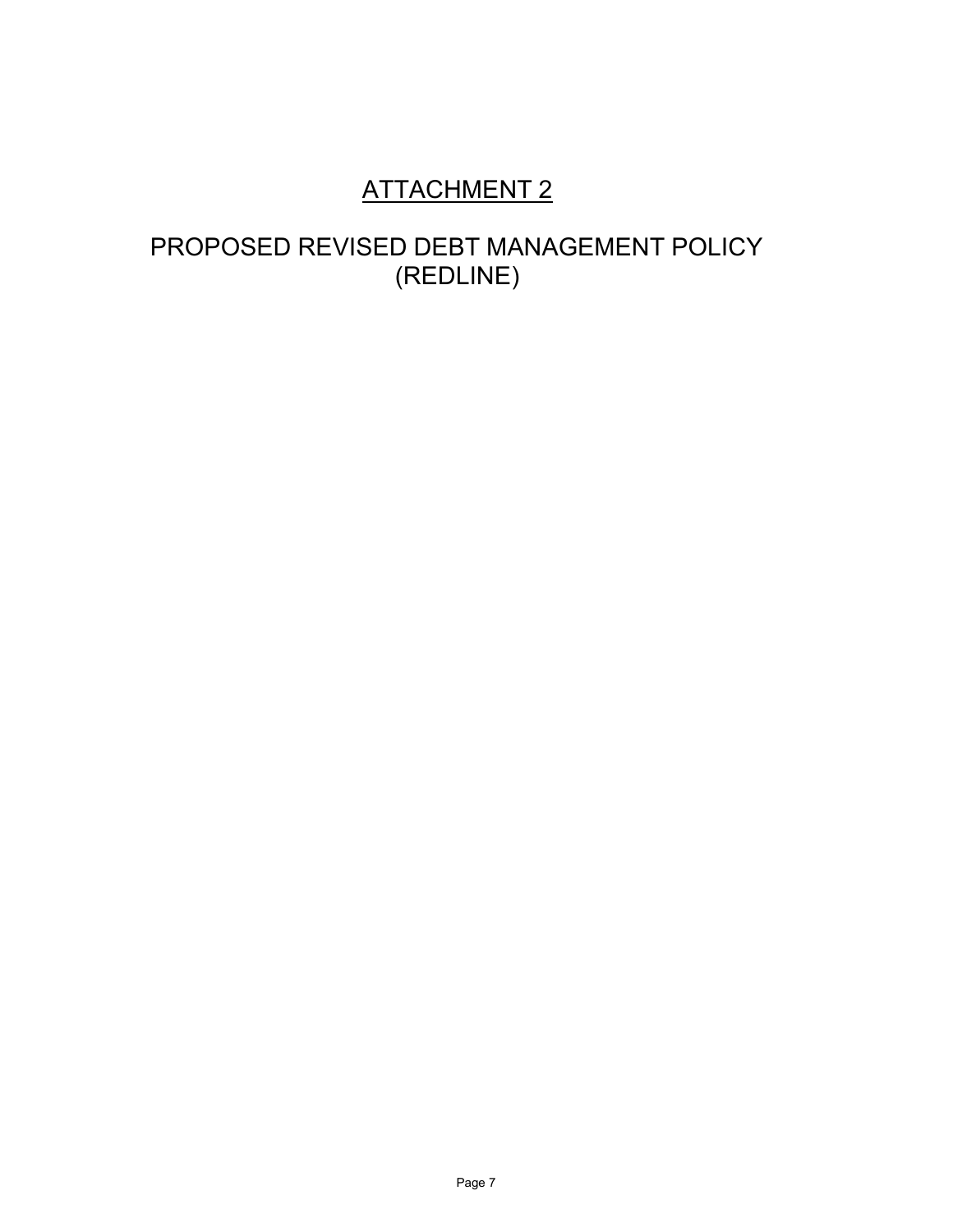#### **HOUSING AUTHORITY OF THE CITY OF LOS ANGELES DEBT MANAGEMENT POLICY**

#### **I. INTRODUCTION**

The Debt Management Policy ("Policy") of the Housing Authority of the City of Los Angeles-(the "HACLAAuthority") Debt Management Policy (this "Policy") establishes objectives and guidelines for the issuance and administration of debt and other financing obligations of the AuthorityHACLA and related entities for which the governing body consists only of some or all of the members of HACLA'sthe Authority's Board of Commissioners. "HACLAAuthority" shall mean HACLAthe Authority and/or the AuthorityHACLA and its related entities, as context may requireinstrumentalities and component units.

HACLA is authorized to operate in the City of Los Angeles pursuant to the Housing Authorities Laws, at Part 2 of Division 24 of the California Health and Safety Code (the "Law").<sup>1</sup> HACLA's authority under the Law expressly includes the authority to issue bondsin the City. HACLA's authority under the Law also expressly authorizes housing authorities to "issue revenue bonds for the purpose of financing the acquisition construction, rehabilitation, refinancing, or development of multifamily rental housing and for the provisionof capital improvements in connection with and determined necessary to the multifamily rental housing."<sup>2</sup> Further, HACLA has the power to "issue bonds for any of its corporate purposes."<sup>3</sup>

Except for the exclusions cited below, the guidelines established by this Policy govern the balance of HACLA debt incurred for affordable, mixed-income, and market rate housing developments, real estate acquisition financings, long-term capital financings, and any other lawful purposes. This Policy will also govern debt incurred for property acquisitions executed through partnership interests, as permitted under HACLA's revised and restated Acquisition and Disposition of Real Estate Policy (the "Acquisition Policy"). Such partnership interests include, but are not limited to, (i) large-scale acquisitions of restricted and unrestricted multifamily and related properties or portfolios; and (ii) development partnerships where HACLA or its instrumentality are either the Managing General Partner ("MGP"), Administrative General Partner ("AGP"), or Limited Partner ("LP").

In cases which require exceptions to this Policy, approval from HACLA's Board of Commissioners will be necessary for implementation. In addition, all debt issuances must be approved by a Resolution adopted by HACLA's Board of Commissioners.

Excluded from this Policy are (i) activities that pertain to the financing of general operating functions; and (ii) conduit debt. In the case of conduit debt, the governing debt policy is HACLA's Housing Conduit Bond Policy (the "Conduit Bond Policy").

<sup>1</sup> See CA HSC Division 24, Part 2, Chapter 1, Sections 34200-34606.

See CA HSC Division 24, Part 2, Chapter 1, Section 34312.3(a)(1).

See CA HSC Division 24, Part 2, Chapter 1, Section 34350(a).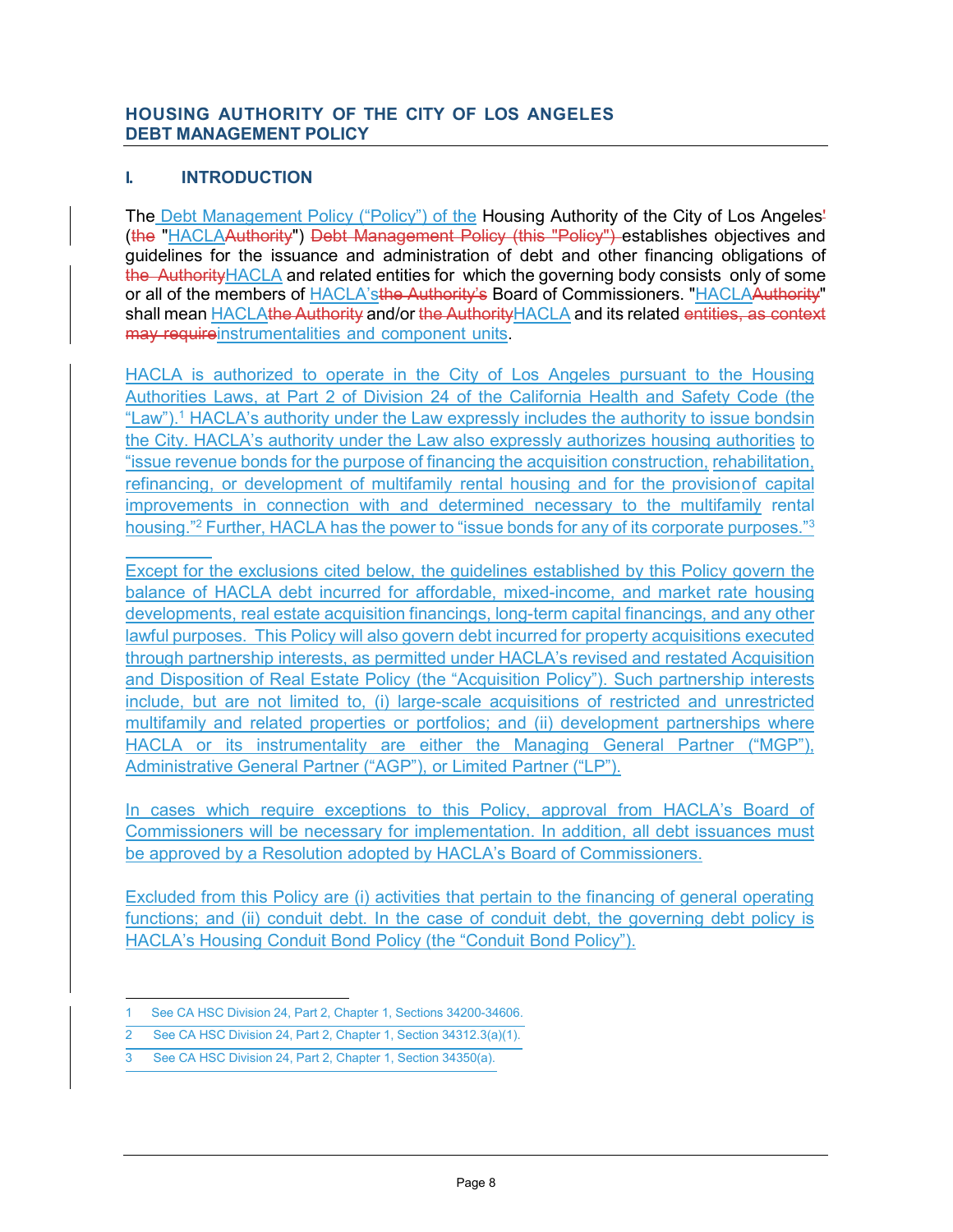This Policy is intended to ensure consideration and compliance with applicable law, provide justification for the structure of debt issuance, identify policy goals; and demonstrate a commitment to long-term financial planning. Adherence to a debt management policy signals to rating agencies and the capital markets that a public bodyis well-managed and should meet its obligations in a timely manner.

The guidelines established by this Policy will govern the issuance and management of all debt incurred for affordable housing development, real estate financing transactions, and long-term capital financing needs, but not for general operating functions. The Authority recognizes that changes in the capital markets and other unforeseen circumstances may require action which may deviate from this Policy. In cases which require exceptions to this Policy, approval from the Authority's Board of Commissioners will be necessary for implementation. In addition, all debt issuances must be approved by a Resolution adopted by the Authority's Board of Commissioners.The Authority will keep outstanding debt within the limits of applicable law and at levels consistent with its credit worthiness objectives.

#### **II. GOALSANDOBJECTIVES**

This section of this Policy sets forth certain equally important goals and objectives for the AuthorityHACLA and establishes overall parameters for responsibly issuing and administering the AuthorityHACLA's debt. Additionally, this Policy is intended to facilitate compliance by the Authority, and is consistent with, Section 8855(i) of the California Government Code as amended by SB 1029 ("SB1029"), effective on January 1, 2017, as may be amended from time to time.

The goals and objectives of the HACLAAuthority's debt are:

- To finance any of the following as permitted under the Law (i) the acquisition, construction, rehabilitation or preservation of housing properties comprised of affordable, mixed-income, or market-rate dwelling units; housing and (ii) capital projects;<sub>i</sub> including cost-effective(iii) debt refundings, in a timely, responsible and costeffective manner;, considering market conditions and projected cash flows
- To minimize both debt service-repayment obligations and debt issuance costs
- To maintain market access that can facilitateto cost-effective borrowing and the lowest possible interest cost;
- To achieve and maintain the highest reasonable stand-alone, long-term credit rating and lowest possible interest cost for each debt financing (when applicable);
- To allow for full and timely repayment of debt obligations, including scheduled debt payments and advance refundings;
- To preserve financing flexibility leading to an enhanced capacity to facilitate all funding requirements for and to meet current and future capital facilities,funding and affordable housing development and redevelopment requirements activities;
- To maintain a policy of full and open disclosure in conjunction with all debt financing transactions
- To maintain compliance with financial disclosure and reporting undertakings
- To maintainensure compliance with state and federal laws; and
- To ensure the integrity of the debt management process.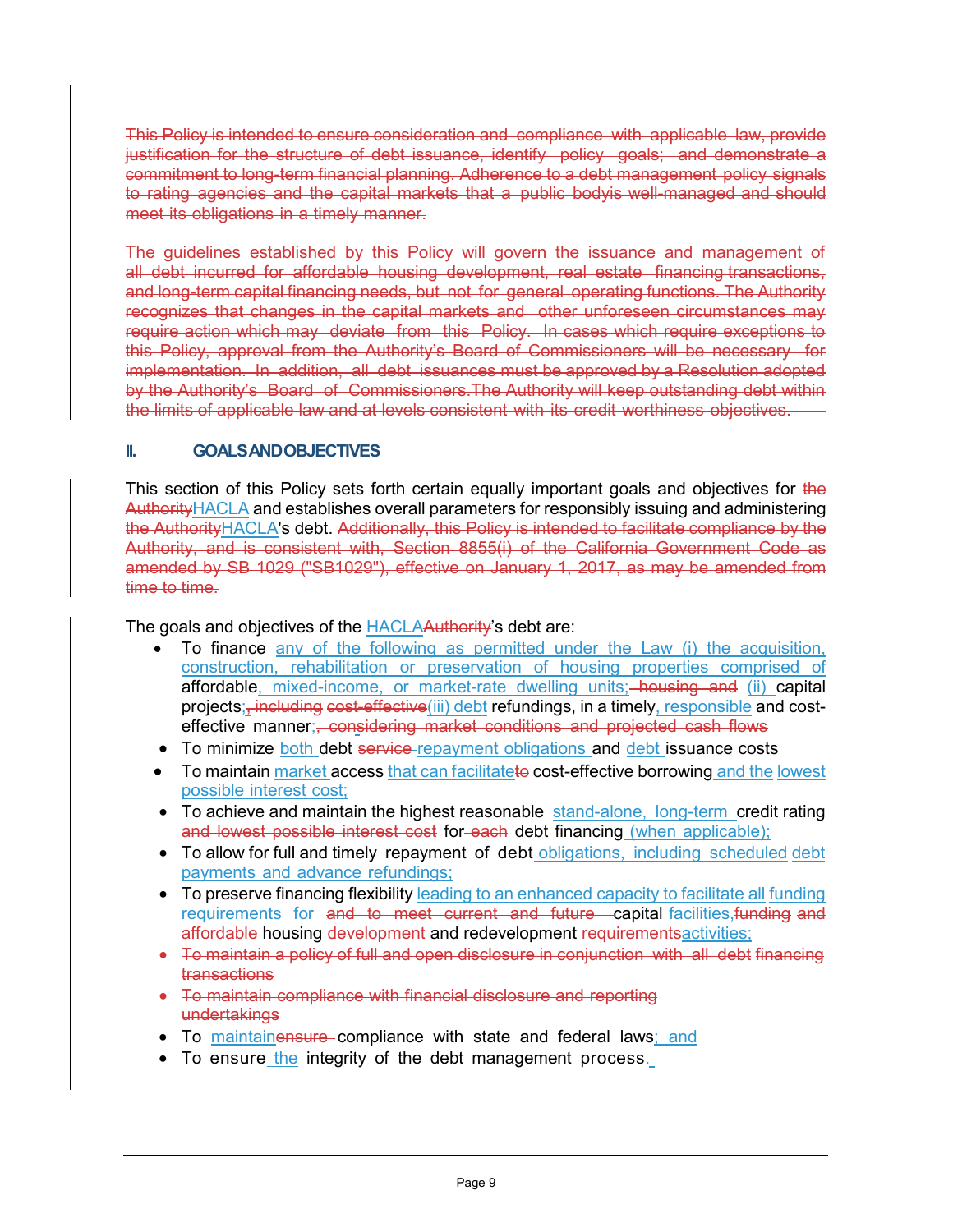This Policy is also intended to facilitate compliance with Section 8855(i) of the California Government Code as amended by SB 1029 ("SB1029"), effective on January 1, 2017, as may be amended from time to time.

#### **III. DELEGATION OF AUTHORITY**

The President & Chief Executive Officer ("CEO"), through designated staff including the Chief Administrative Officer ("CAO") and othersmembers, is responsible for the financial affairs of the Authority HACLA. This Policy grants the President & CEO, and his/her designee(s), the authorizationty to select the debt financing team (the "Financing Team"), coordinate the administration and issuance of debt, communicate with the credit rating agencies, as well as to fulfill and to disseminate all the pre- issuance and post-issuance disclosure information, all in compliance with applicable law.

The typical Financing Team consists of one or more of the following:

#### **1.** *Municipal Advisor*

- Assists with capital planning and long-term financial planning;
- Coordinates the financing and debt issuance process;
- Helps evaluate underwriter proposals and provides financial analysis and recommendations;
- Reviews and provides advice on project-related debt and investor structure and terms;
- Reviews all other project-related debt and equity documents to ensure there are no conflicts with the debt policy and material terms of the bond;
- Assists with the securing of other professional services and other members of the Financing Team;
- Monitors and evaluates market conditions for opportunities to issue debt at low interest rates;
- Works with HACLAthe Authority and underwriter to develop investor outreach and market approach;
- Helps to manage competitive bid processes, as applicable; and
- Ensures negotiated prices are "fair" and reasonable in the marketplace.

#### **2.** *Bond Counsel*

- Prepare an approving legal opinion
- Provides expert and objective legal opinions and advice;
- Provides assistance as necessary with preparing and/or reviewing Board of Commissioners' Resolutions and corresponding Board Reports;
- Prepares and reviews documents necessary to authorize the, issue, sale and delivery of the bonds, as well as coordination of the authorization and execution of closing documents;
- Reviews legal issues relating to the structure of the bond issue;
- Review or pPrepares those sections of the preliminary and final official statements that relate to the bonds, financing documents, bond counsel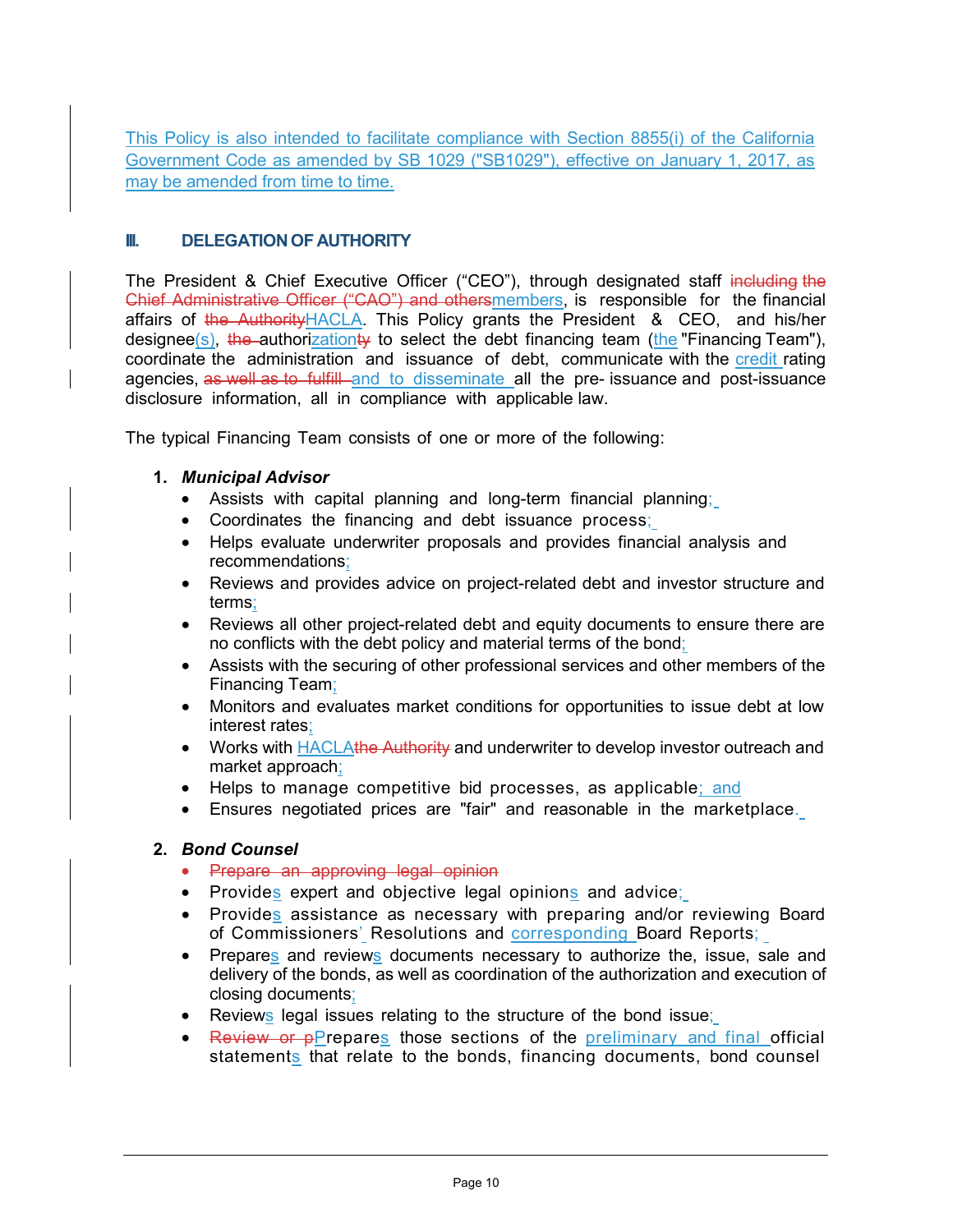opinion, and tax exemption, and reviews the entire documents before printing and release to investors;

- Assists the Authority HACLA in presenting information to bond rating organizations, insurers, and credit enhancement providers relating to legal issues affecting the issuance of the bondsdebt;
- Reviews the notice of sale or bond purchase contract for the bonds and reviews other underwriting documents and the continuing disclosure undertaking of the AuthorityHACLA; and
- Provides pPost-issuance advice regarding the use of proceeds, for bond covenants and, if applicable, tax-exemption compliance.

#### **3.** *Disclosure Counsel (as needed)*

- Prepares the 10b-5 opinion certificates and opinion letter;
- Prepares, reviews, and maintains drafts of preliminary and final official statements and continuing disclosure documents as needed; and
- Assists as needed with filings made with the Municipal Securities Rulemaking Board's (MSRB) Electronic Municipal Market Access (EMMA) website and other websites.

#### **4.** *Underwriter/Placement Agent*

- Provides the Authority HACLA with market knowledgedebt market conditions, trends, and debt structures;
- Assists with credit analysis and disclosure document preparation;
- Assists the Authority in presenting information to bond rating agencies, and credit enhancement providers, and third- party participants such as Fannie Mae or Freddie Mac
- Performs pPre-marketing of the bonds and notes;
- Coordinates the pPricing and sale of bonds to investors or underwriter's in- house saleand notes; and
- Engages in t<sub>rading</sub> of the bonds and notes.

#### **5.** *Bond Trustee/Fiscal Agent/Paying Agent/Escrow Agent*

- Establishes and administersholds the various funds and accounts relating to thefor each bond issue;
- Maintains the list of names and addresses of all registered owners of the bonds and recordings of transfers and exchanges of the bonds;
- Acts as the authenticating agent;
- Acts as the paying agent;
- Protects the interests of the bondholders by monitoring compliance with covenants and acts on behalf of the bondholders in the event of default;
- As the escrow agent, holds the proceeds from a refunding bond issue (either money or securities purchased with such bond proceeds) and uses such funds for the payments of debt service on the refunded bonds; and
- If acting as a continuing disclosure dissemination agent, acts on behalf of the AuthorityHACLA to disseminate and/or post annual reports and event notices to the appropriate repositories under Securities and Exchange Commission Rule 15(c)2-12

#### **6. Credit Enhancement**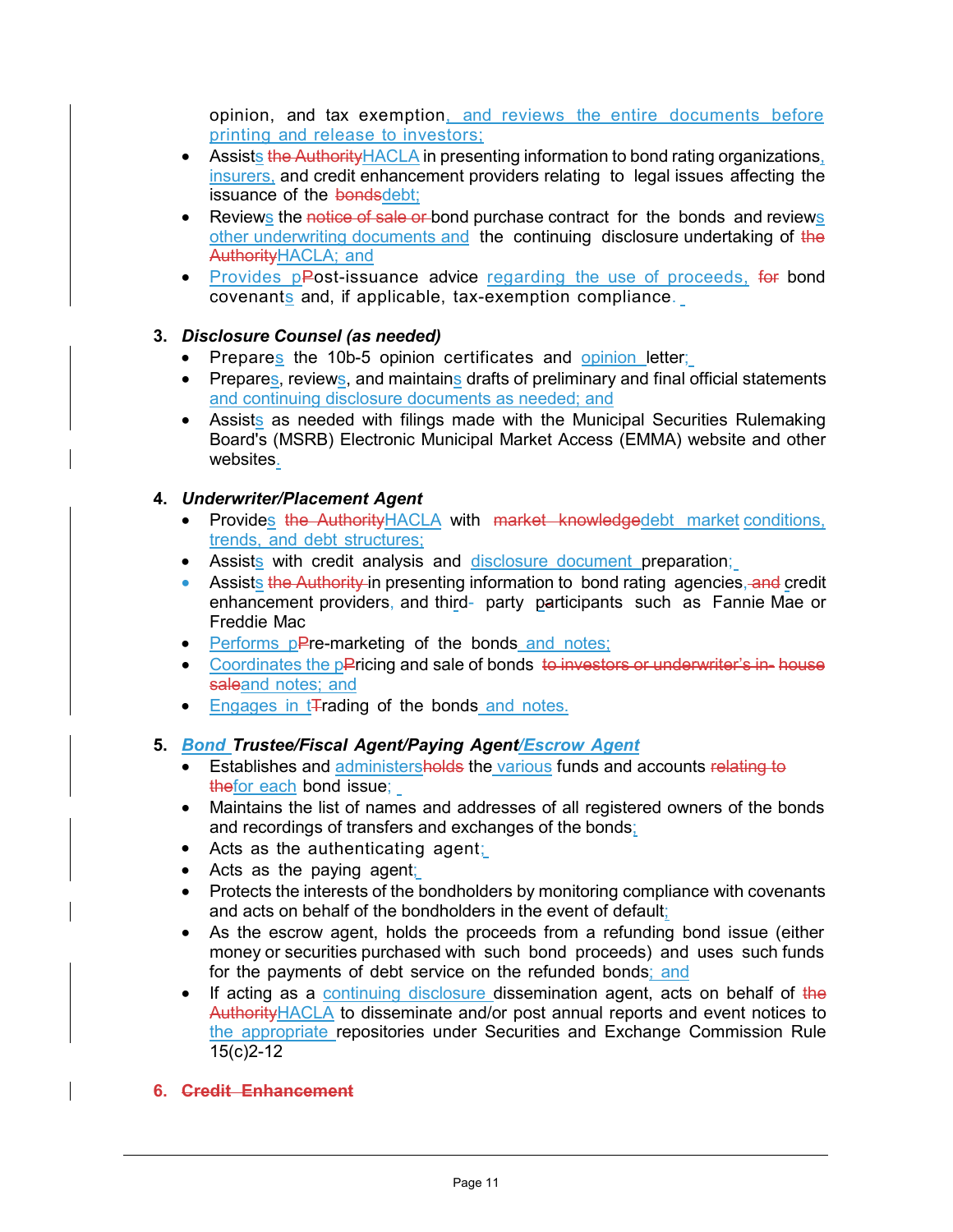Credit enhancement may be obtained from various sources such as Fannie Mae, Freddie Mac or bond insurers and may be used to improve or establish a credit rating or improve the interest rate and terms of the debt. Credit enhancement should only be used if it is cost effective.

### **IV. TYPES OF DEBT**

The President & CEO's designee(s), with the assistance of a Municipal Advisor if desired, will examine and evaluate all available alternatives for new issues and makea recommendation to the President & CEO and the Authority's Board of Commissioners as to which type of financing is appropriate for a particular purpose. Each proposed debt offering must be presented to HACLA's Board of Commissioners and/or the governing body of the related entity. The Capital and Debt Officer, with the assistance of a Municipal Advisor(when appropriate), will provide the President and CEO, or his/her designee(s), with a summary of the key terms of the most suitable financial structure(s) available and appropriate for a particular purpose for each potential debt offering presented to the Board of Commissioners.

Factors that should be considered include:  $(i4)$  Is the issuing option appropriateness under existing laws;? (ii2) Are there formal policies with respect to the method of sale?corresponding compliance with established debt and acquisition policies; (iii3) Does the nature of the proposed offering suggest that one method of marketing is more efficient than another?cost efficiency of the proposed debt offering and whether it is financial feasible; (iv4) Have the Authority'sHACLA's past issuance practices yielded acceptable results?experience with similar transactions; (vand 5) likelihood of successfully executing the debt offering in a timely manner; and (vi) Is the proposed issuance financially feasible and consistent with the stated compatibility of the debt offering relative to HACLA's mission of the Authority? Only after review and acceptance by the President & CEO, or his/her designees, will the proposed new debt issuance be presented to the Authority'sHACLA's Board of Commissioners for review and approval.

The following are the types of debt thate Authority may be issued.:-The term "bonds" is used interchangeably, whether the debt instrument is a bond, note, or similar instrument.

#### **1. New Money Bonds**

New money bonds are bondsmay be issued to finance the costs of acquisition, construction, or rehabilitation, or preservation of affordable, mixed-income, and market rate housing developments, real estate acquisition financing,-or redevelopments, capital facilities, or for any other mission-driven purpose\_as permitted under the Law., Debt may be issued forincluding a general obligation purpose, although not to fund HACLA's other than general, routine operating expenses.costs, as permitted under California Health and Safety Code Sections 34200-34380 ("Housing Authorities Law") and as approved by the Authority's Board of Commissioners.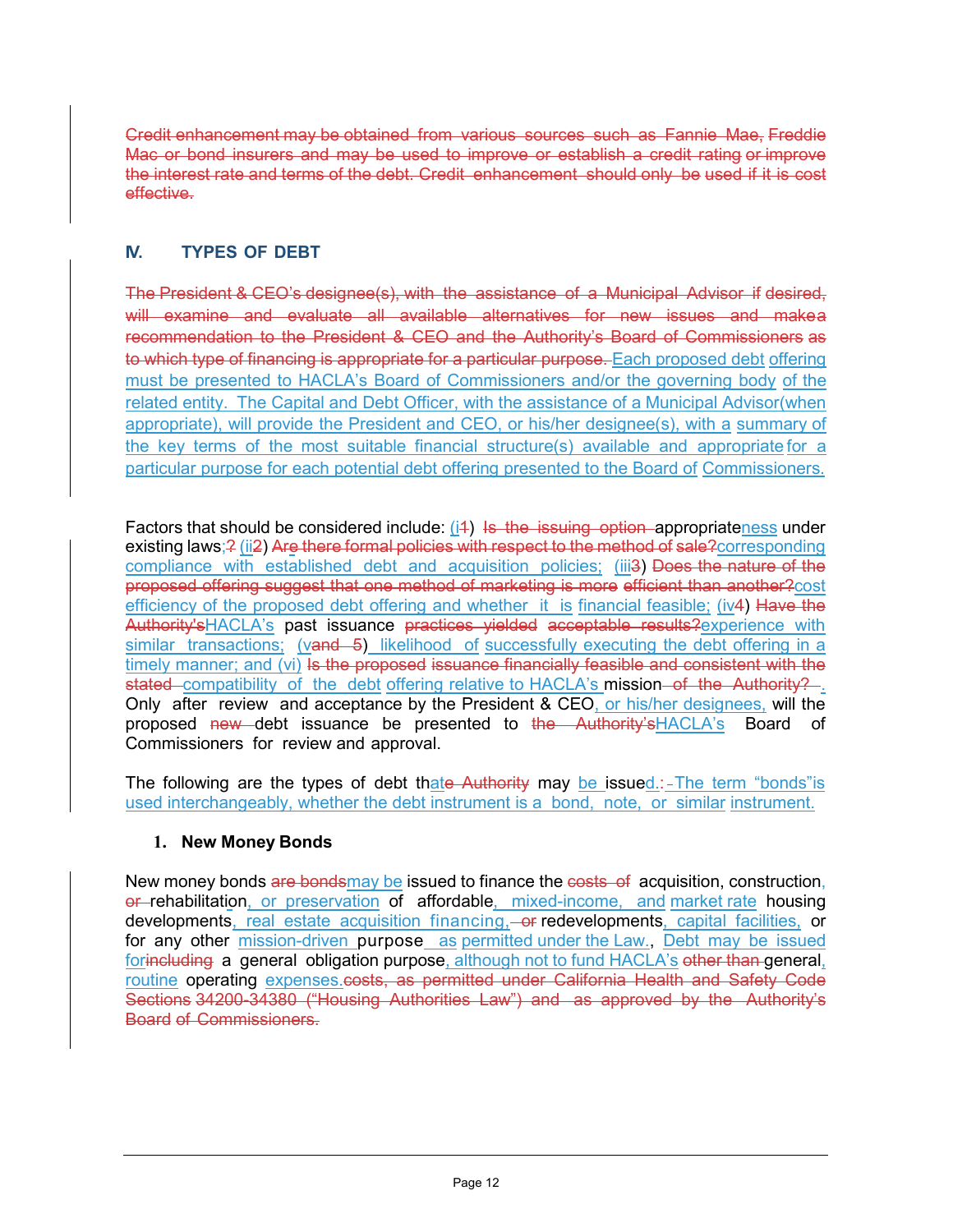#### **2. Refunding Bonds**

Refunding bonds are bonds or notes may be issued to refinance (refund) the outstanding principal amount of previously issued outstanding debt. The Authority HACLA may issue refunding bonds to refinance the principal of and interest on outstanding bonds or other debt to achieve debt service savings, restructure scheduled debt service obligations, secure additional net proceeds, convert the applicable interest rate to or from or to a variable interest rate or a fixed interest rate, change or modify the source and security for(s) of repayment and security for the refunded debt, and/or to eliminate or modify covenants otherwise binding upon the Authority HACLA. Refunding bonds/notes may be issued either on a current or advance basis,  $as - if$  permitted by law. Generally,  $al$  refundings issues must achieve at least a 3% net present value savings-to the Authority.

#### **3. Housing Revenue Bonds**

Housing Revenue Bonds are generally issued to finance the acquisition, construction, our rehabilitation or preservation of housing units or new housing properties. projects, are Housing Revenue Bond repayment obligations are typically secured by the applicable properties and rely on thea pledge of the net operating revenues collected by the Authority from one or more of the named properties, to repay the debt, and may be additionally securedby a pledge of the first deed of trust on the applicable properties.

#### **4. Fixed Interest Rate vs. Variable Interest Rate Debt**

Debt issuance bearing a fFixed interest rate debt is typically preferred to maintain a more predictable debt service burden. Variable interest rate debt can be utilized on a limited basis when the potential advantages of capturing the lowest interest rates available in the current market outweigh the forecasted risks considering such factorsas interest rate exposure over the repayment term, debt issuance bearing a variable- rate interest, although variable rate debt is accepted as an appropriate financing tool for certain financing depending on market conditions.

#### **5. Variable Rate Debt Obligation (VRDO)**

Predetermined intervals are set where the rate can be reset to current market conditions. VRDO's with a long maturity can be priced as short-term instruments making it potentially a less costly option in a normal upward sloping yield curve environment. and only with specific approval from the Authority's Board of Commissioners.

#### **6. Capital Leases**

Capital leases may be used to purchase buildings, equipment, furniture, vehicles, fixtures and intangible assets (such as water rights). The term of any capital lease will not exceed the useful life of the asset leased.

#### **7. Conduit Housing Revenue Bonds**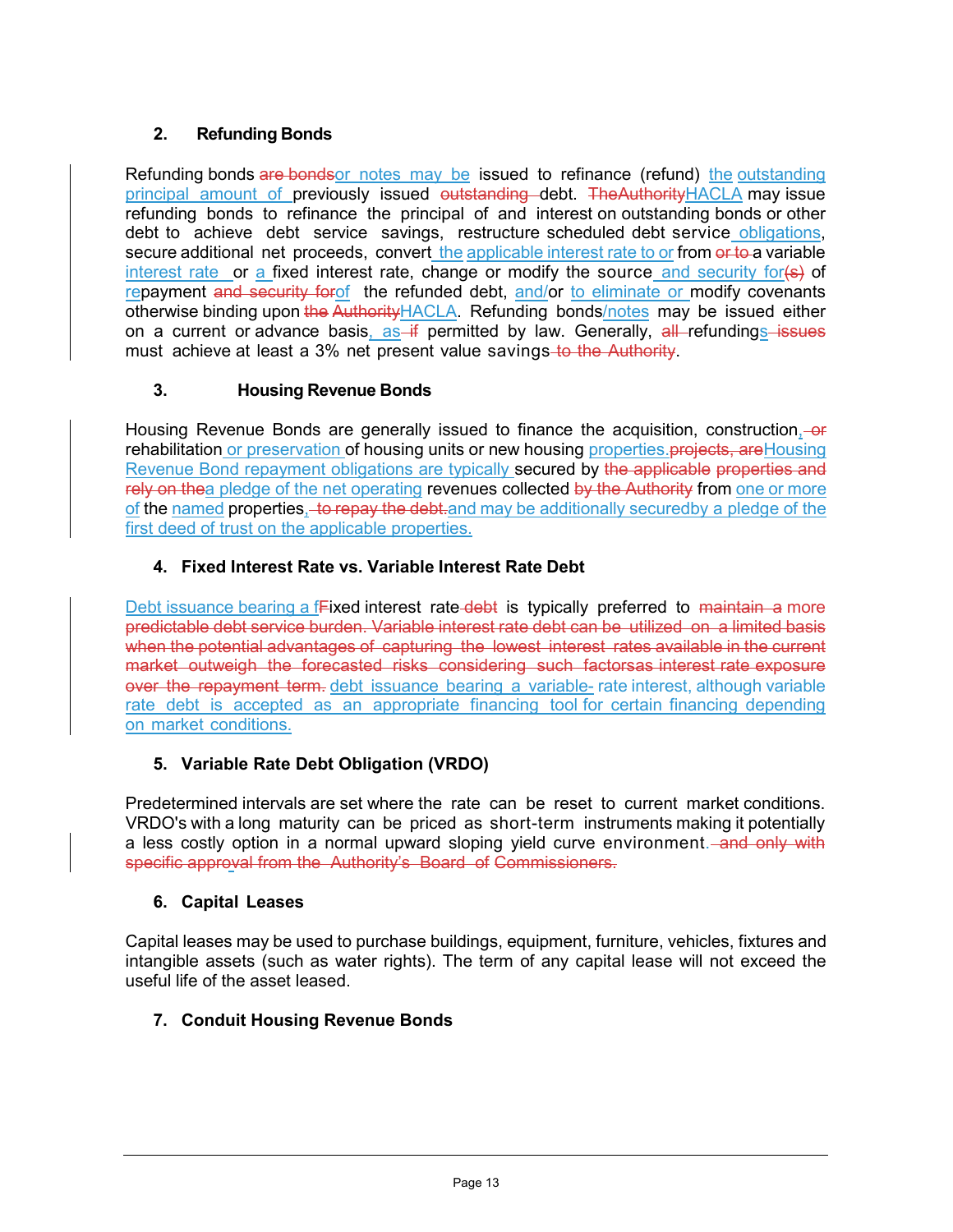Conduit housing revenue bonds or notes are obligations issued by the Authority HACLA, although secured solely by revenues pledged by a third-party borrower which uses the proceeds of such bonds to acquire, construct or rehabilitate multifamily or other housing. Such bonds or notes are not a general or other obligation of the Authority HACLA but are an special revenue obligation payable only through amounts paid by of the third-party borrower. HACLAThe Authority's specific requirements for the issuance of conduit revenue housing bonds has beenwill be set forth in separate policies and procedures adopted by the Authority's Board of Commissioners or in an amendment to this Policy approved by the Board of Commissionersthe Housing Conduit Bond Policy.

#### **8. Bank Loans** and Private Placements

Under certain circumstances, it may be advantageous to obtain financing through a direct bank loan. Funded Bank loans may be in the form of fixed rate or variable rate loans with defined maturities or may be lines of credit that have fixed or variable interest rates and flexible payment provisions. One advantage of direct bank loans is that the process for execution is generally less cumbersome and less expensive than with a public bond issue.

#### 9. Credit Enhancement Debt

Issuing credit enhanced debt is permissible, provided the credit enhancement obtained from an credit enhancement entity will lower the long-term cost of the financing, expand the pool of potential investors or funding sources, deliver more advantageous financing terms, extend the tenor of the amortization schedule or enhance financial flexibility.

#### **V. PURPOSES OF DEBT AND RELATIONSHIP TO CAPITAL IMPROVEMENT PROGRAM AND BUDGET**

The President & CEO's, or his/her designee(s), in consultation with relevant Authority HACLA Department Directors, shall assess and identify the purpose, timing, and amount of debt needed to fund the acquisition, construction, redevelopment, rehabilitation, remediation, improvement or preservation of (i) real estate properties; (ii) land; (iii) support facilities; (iv) office buildings or parking facilities; (v) other permitted activities delineated in HACLA's any capital improvement program, budget, redevelopment or other planning documents; or (vi) any other permitted issuance of debt under the law.needs and mission specific affordable housing goals to determine when facilities or housing units should be improved, rehabilitated or acquired and whether such actions are contemplated in the Authority's capital improvement program, budget or other planning documents. The Designee(s) shall make recommendations to the President & CEO designee(s) shall make recommendations to the President & CEO regarding any debt financing and shall identify potential funding sources.

#### **1. Long-term Debt**

Long-term debt may be used to finance purchases or improvement of land orbuildings for affordable housing or as otherwise permitted under the Housing Authorities Law when it is appropriate to spread these costs over more than one budget year. Long-term debt may also be used to fund capitalized interest, costs of issuance, required reserves, and any other financing related costs which may be legally capitalized.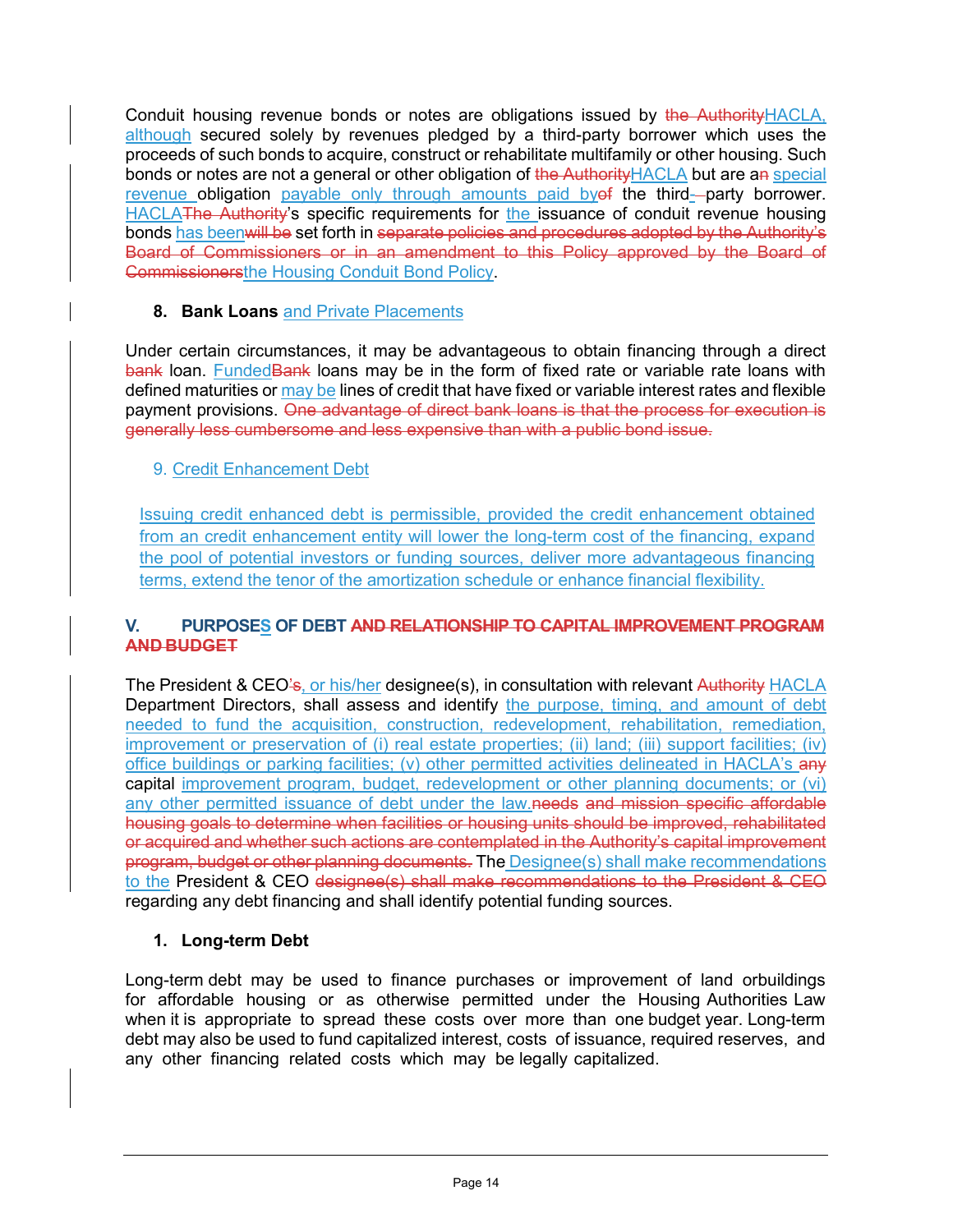The time period between issuance and final amortization of the debt should not exceed the estimated useful life of the asset being financed.

HACLA may consider matching the amortization of the debt with any future cash flows generated by, or related to, the asset being financed. Debt financings with un-level or alternative repayment structures may be considered, in cases including, but not limited to, (i) an alternative structuring is beneficial to HACLA's overall debt portfolio and financial condition, or to a specific debt portfolio; (ii) an alternative structuring will more closely match the repayment of the debt with projected cash flows generated by, or related to, the asset being financed; or (iii) natural disasters or extraordinary external factors prohibit making payments on the debt in the early years.

### **2. Short-term Debt**

Short-term debt, such as notes and Llines-of Ceredit, may be used as an interim source of funding in anticipation of long- term borrowing or may be issued for thesame purpose as long-term debt. The purpose of establishing short-term debt is to proactively arrange a cost effective and efficient funding mechanism that provides HACLAwith quick access to capital. Timely access to capital enhances HACLA's ability to execute real estate acquisitions, rehabilitations, and property developments. Short-term debt is anticipated to be repaid through bonds, long-term commercial loans, legally permitted cashpayments by HACLA, governmental grants, or other capital sources produced through traditional or innovative financial structures.

## **3. Refunding**

Periodic reviews of existing debt will be undertaken to identify refunding opportunities. Refunding will be considered (within State law and Federal tax law provisions) if and when there is a net benefit of refunding. Non-economic refunding may be consideredto achieve Authority HACLA goals relating to changes in covenants, call provisions, operational flexibility, tax status, or the debt service profile. The Authority HACLA may purchase its bonds in the open market for the purpose of retiring the obligation whenthe purchase is cost effective. Generally, all refunding issues must achieve at least a 3% net present value savings to the AuthorityHACLA.

### **VI. MANNER OF SALE**

There are a number of market factors that will affect the success of a bond offeringand each should will be carefully considered before selecting a method of sale. These factors include but are not limited to, the following: (i4) market perception of the HACLAAuthority's overall credit quality or the financial stability and income of the properties securing the debt on the applicable project;, (ii2) interest rate volatility;, (iii3) size of the proposed sale;, (iv4) complexity of the proposed issue;, and  $(v5)$  competition with other issuers for investor interest (bond supply). HACLAThe Authority may issue debt through use either a competitive sale, a negotiated sale, or a direct/private placement of its bonds.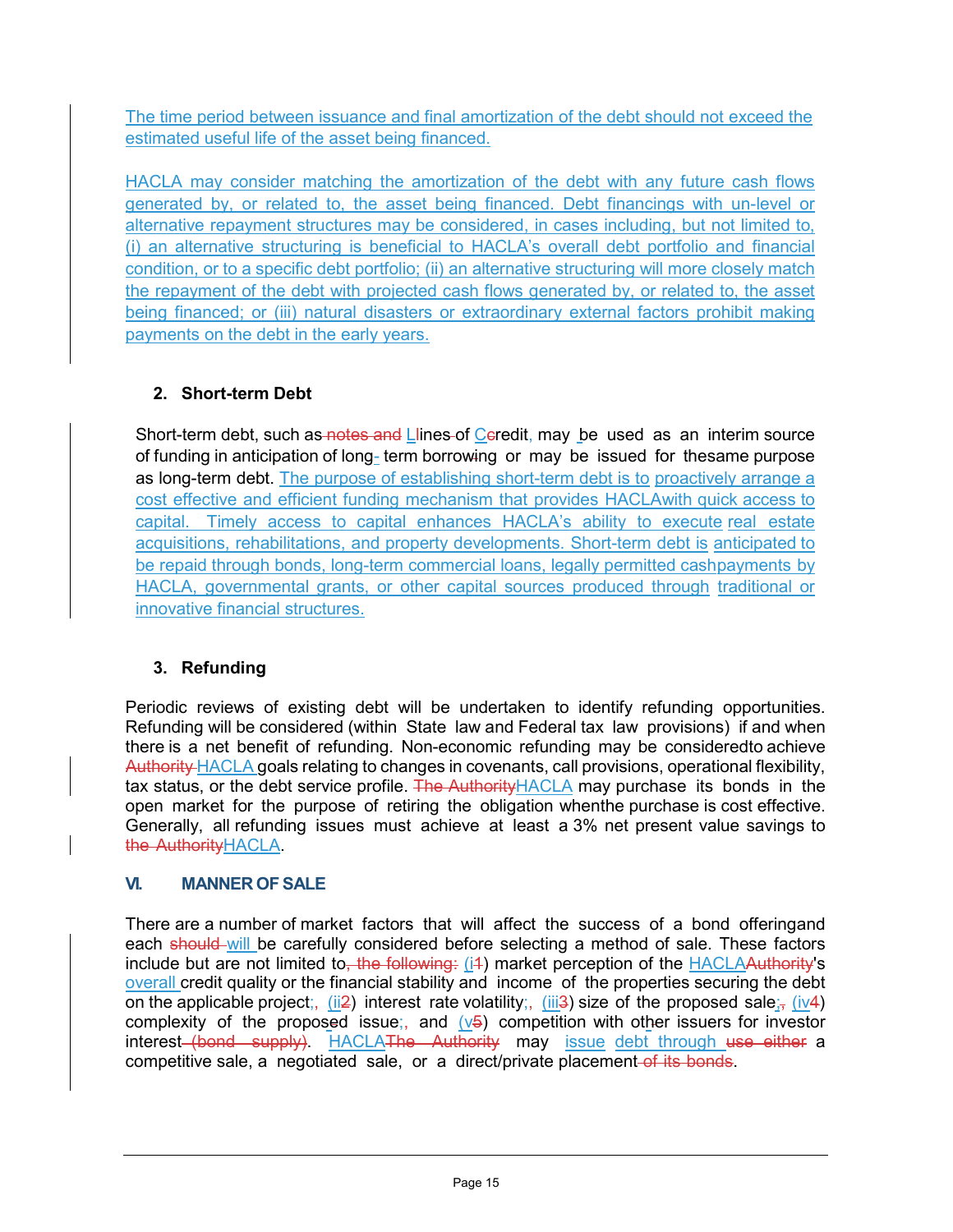#### **1. Competitive Sales of Bonds**

The terms and prices of the bonds will be negotiated by the Authority HACLA and various underwriters through a bidding process amongst approved, impartial underwriters and/or underwriting syndicates. Both the Authority HACLA and the underwriter collaborate in the origination and pricing of the bond issue. The issue is awarded to the underwriter judged to have submitted the best value bid that offers the lowest interest rate, taking into account underwriting spread, interest r ates and any discounts or premiums.

#### **2. Negotiated Sale of Bonds**

A method of sale for bonds, notes, or other financing vehicles in which the Authority HACLA selects in advance, on the basis of proposals received or by other means, one or more underwriters to work with it in structuring, marketing and finally offering an issuedebt offering to investors.

#### **3. Direct or Private Placement**

A direct or private placement debt instrument is a variation of a negotiated sale in which the Authority HACLA, usually with the help of a in coordination with its Municipal Advisor, will attempt to place a new issue directly with an investor. The investor will negotiate the specific terms and conditions of the financing before agreeing to purchase the issue. Direct or private placement issues are generally undertaken because the transaction is complex or unique, requiring direct negotiations with the investor or bank, when market conditions indicate that this type of sale may result in a lower interest rate on the debt, when issuing debt at times of heightened market volatility, or because the issue amount is relatively small and a direct offering provides economies of scale or reduces the cost of issuance.

#### **VII. DERIVATIVEPRODUCTS**

Because of their complexity, unless otherwise amended The use of, derivative products such as *interest* rate *swaps,* inverse floaters, and other hybrid securities are generally prohibited by this Policy, unless recommended by the President and CEO and approved by the Board of Commissioners..

#### **VIII. PERFORMANCESTANDARDS**

The Authority HACLA strives to maintain 'investment grade' ratings in the municipal market, where appropriate. Ratings assigned by a nationally recognized statistical rating organization of "BBB" (or equivalent) of higher are considered investment grade (without regard to numerical or "+" or "-" modifiers within the BBB category).

In certain circumstances, and with approval of the Authority's Board of Commissioners. the Authority HACLA may issue non-rated debt if the issuance is deemed financially sound and if it results in more savings to the Authority than obtaining an investment grade rating. (i) the issuance results in more savings to HACLA than obtaining an investment grade rating; (ii) a modified financial structure is necessary to make the proposed project feasible; (iii) the financial structure has demonstrated solid marketacceptance without the need for a rating; or (iv) the financial structure is innovative and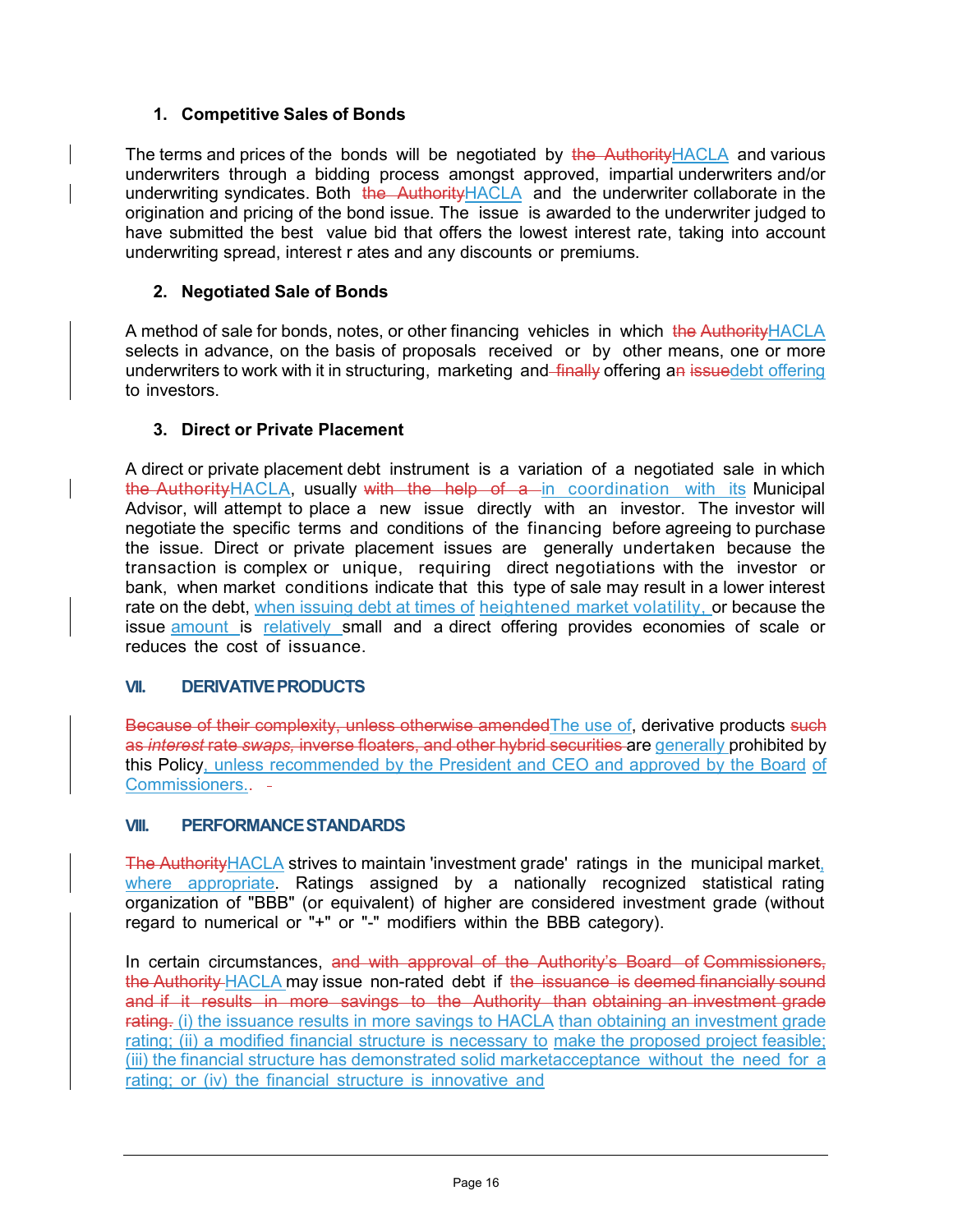execution is vital to achieving HACLA's mission-driven initiatives or long-term strategic objectives.

#### **IX. MARKETRELATIONSHIPS**

The CAO, or designee, Capital and Debt Officer will be responsible for maintaining relationships with investors, credit analysts, and rating agencies.

#### **X. ON-GOING DEBT ADMINISTRATION AND COMPLIANCE**

The CAO, or designee, In coordination with the Chief Administrative Officer and Director of Finance, the Capital and Debt Officer will regularly review the Authority'sHACLA's outstanding obligations, particularly in declining interest rate environments. When rates begin to approach levels at which a refunding is cost- effective, the AuthorityHACLA may select a financing team in accordance with Article III to begin preparationsprepare for a refunding issue.

#### **1. Continuing Disclosure**

The Authority'sHACLA's Finance Department staff will ensure that the Authority'sHACLA's annual financial statements and associated reports are posted on the Authority's HACLA's web site. The Authority HACLA will also contract with consultant(s) and/or shall utilize Authority HACLA staff, to comply with the Securities and Exchange Commission Rule 15(c)2-12 by completing and filing its annual financial statements, other financial and operating data and certain enumerated event notices for the benefit of its bondholders on the Electronic Municipal Market Access (EMMA) website of the Municipal Securities Rulemaking Board (MSRB).

Pursuant to California Government Code Section 8855(k), HACLA will submit an Annual Debt Transparency Report ("ADTR") each year including information on any issue of debt for which they have submitted a Report of Final Sale on or after January 21, 2017.

#### **2.** Investment of Bond Proceeds

HACLA will direct the investment of bond proceeds, including project funds, reserve funds and other funds in accordance with each indenture or trust agreement related to a debt financing. All investments will be made in accordance with allowable investments as described in the corresponding bond documentation. The investment of bond proceeds shall comply with federal tax law requirements specified in the indenture or trust agreement and the tax certificate. The trustee or fiscal agent will be responsible for recording all investments and transactions relating to the proceeds and for providing monthly statements regarding the investments and transactions.

#### **32. Arbitrage Rebate Compliance and Reporting**

The use and investment of bond proceeds must be monitored to ensure compliance with arbitrage restrictions. Existing regulations require that issuers calculate rebate liabilities related to any bond issues, with rebates paid to the federal government every five years and as otherwise required by applicable provisions of the Internal Revenue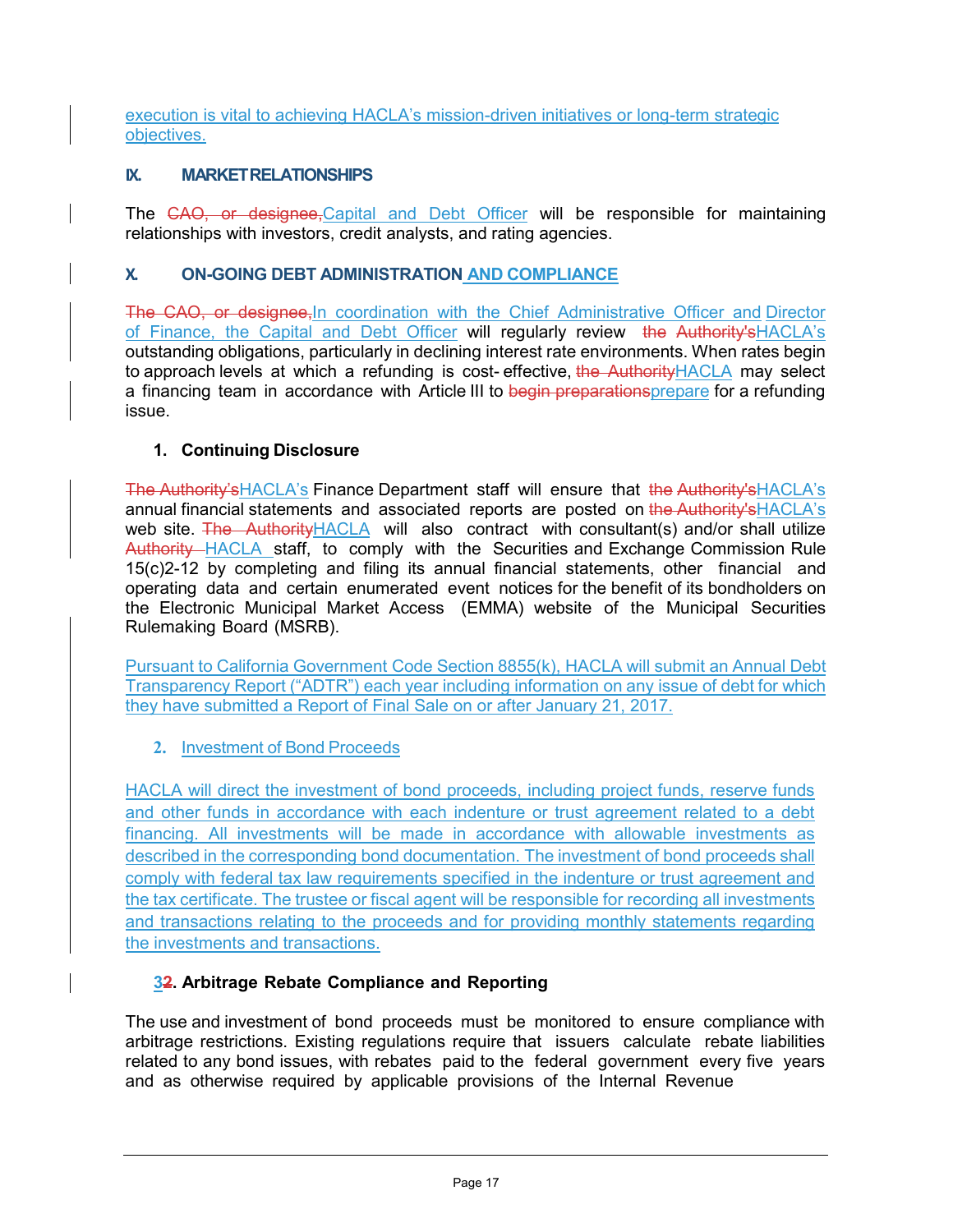Code ("Code") and regulations. The CAO, or designee, shall HACLA may contract with an arbitrage specialist to ensure that proceeds and investments are tracked in a manner that facilitates accurate, complete calculations, and if necessary, timely rebate payments. The AuthorityHACLA shall ensure that arbitrage reports for all outstanding bond issues are prepared every five (5) years or more frequently if required by the Code and financing documents.

#### **43. Post-Issuance Compliance**

The CAO, or designee Capital and Debt Officer, shall ensure that the Authority HACLA complies with its internal Post-Issuance Bond Compliance Checklist and Post-Issuance Tax-Compliance Procedures for Tax-Exempt Bonds for each applicable debt issuance.

#### **54. Record-Keeping**

The CAO, or designee, Finance Department shall ensure that all records are maintained, including (i) closing transcripts;  $(ii)$ , capital expenditures and other documents regarding the use of bond proceeds;  $(iii)$ , all contracts relating to the use of tax-exempt debt; and  $(iv)$  all records of investments related to the issuance of tax-exempt and taxable debt. Records shall be maintained for a period that is the greater of (a) for at least ten (10) years after the last maturity date of such debt; (b) or 10 ten years after such debt is paid in full; or (c) and any longer periods which may be required under the Authority's HACLA's Records Retention Policy and related schedules.

#### **XI. INTERNAL CONTROL PROCEDURES REGARDING USE OF DEBT PROCEEDS**

One of the Authority's HACLA's priorities in the management of the debt is to ensure that the proceeds will be directed to the intended use for which the debt has been issued. In addition, the investments of proceeds of bonds or other forms of debt shall be consistent with (i) federal tax requirements and any applicable State law;, (ii) the Authority'sHACLA's Statement of Investment Policy; and (iii) with the requirements contained in the applicable governing financing documents. In furtherance of these requirements, the CAO will ensure procedures are established which include compliance with CDIAC's Annual Debt Transparency Report.

#### **XII. PROCEDURES**

The President & CEO may provide for the development, administration and implementation of the procedures to be adopted in furtherance of this Policy ("Procedures").

#### **XII. AMENDMENTS TO THE POLICY**

This Policy may only be amended by the Board of Commissioners.

*Adoption and Revision History:*

• *Adopted on December 19, 2017; Resolution # 9404*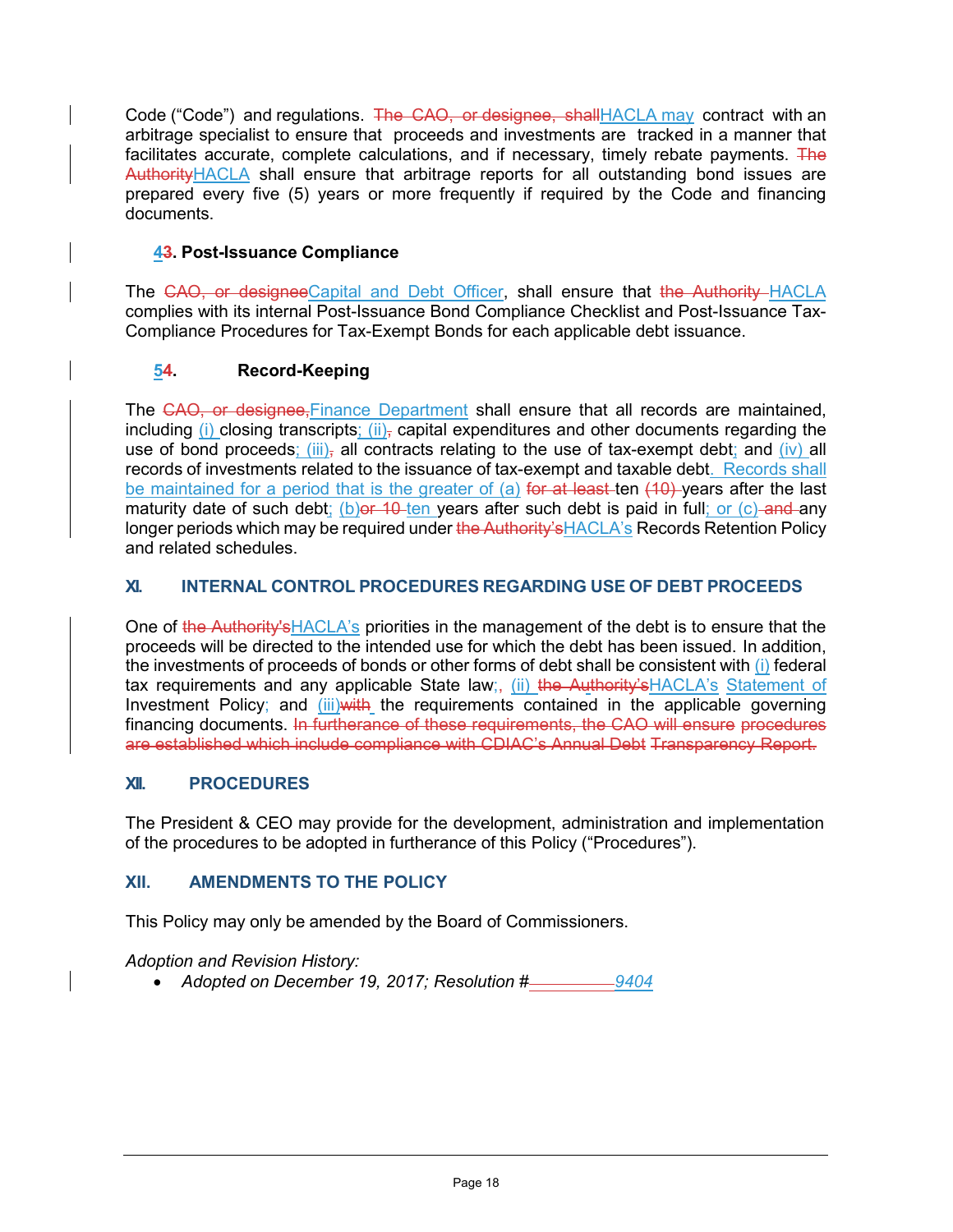# ATTACHMENT 3

# PROPOSED REVISED DEBT MANAGEMENT POLICY (CLEAN)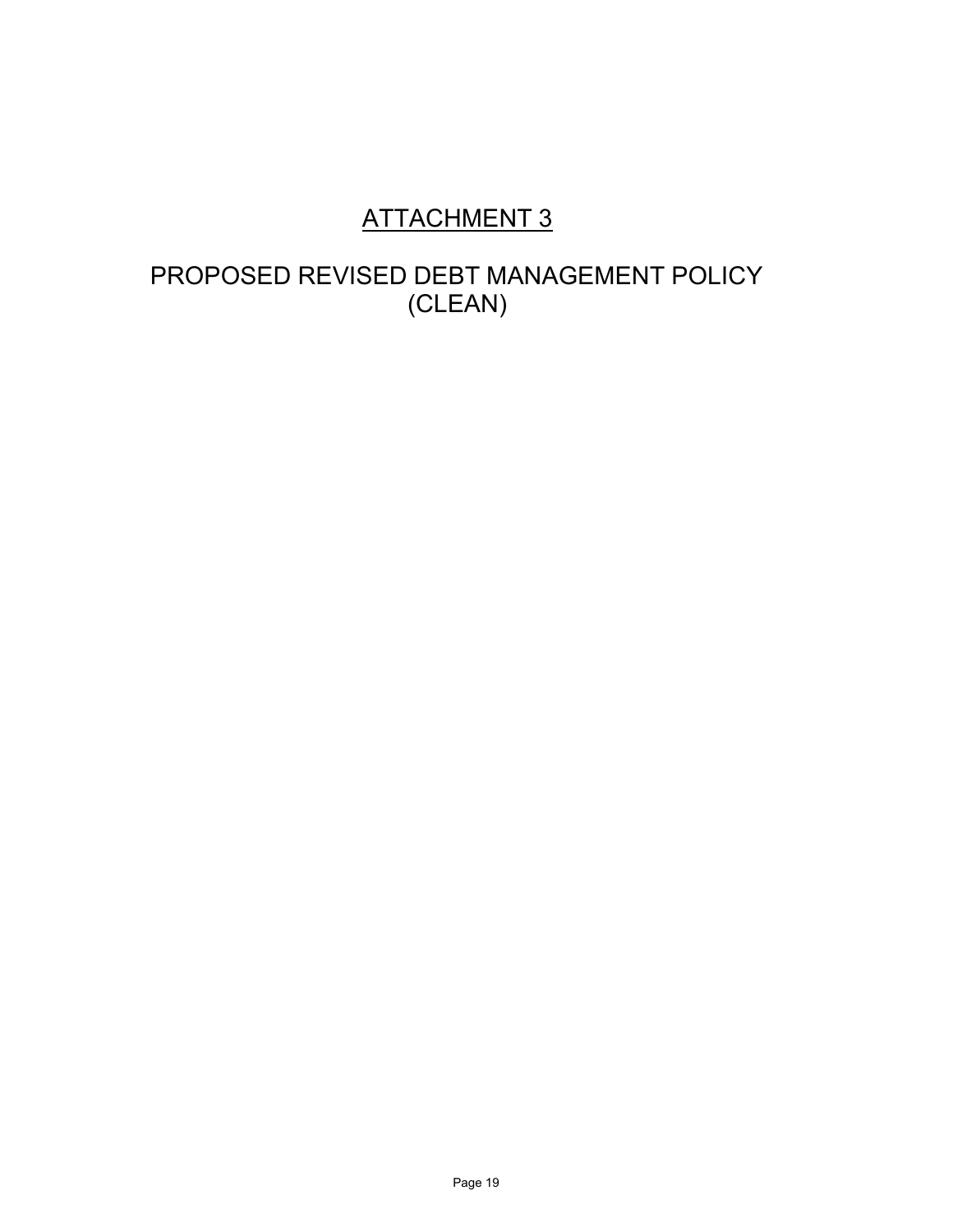## **I.** INTRODUCTION

The Debt Management Policy (this "Policy") of the Housing Authority of the City of Los Angeles ("HACLA") establishes objectives and guidelines for the issuance and administration of debt and other financing obligations of HACLA and related entities for which the governing body consists only of some or all of the members of HACLA's Board of Commissioners. "HACLA" shall mean HACLA and/or HACLA and its related instrumentalities and component units.

HACLA is authorized to operate in the City of Los Angeles pursuant to the Housing Authorities Laws, at Part 2 of Division 24 of the California Health and Safety Code (the "Law")[.](#page-19-0) <sup>1</sup> HACLA's authority under the Law expressly includes the authority to issue bonds in the City. HACLA's authority under the Law also expressly authorizes housing authorities to "issue revenue bonds for the purpose of financing the acquisition construction, rehabilitation, refinancing, or development of multifamily rental housing and for the provision of capital improvements in connection with and determined necessary to the multifamily rental housing.["2 F](#page-19-1)urther, HACLA has the power to "issue bonds for any of its corporate purposes."<sup>3</sup>

Except for the exclusions cited below, the guidelines established by this Policy govern the balance of HACLA debt incurred for affordable, mixed-income, and market rate housing developments, real estate acquisition financings, long-term capital financings, and any other lawful purposes. This Policy will also govern debt incurred for property acquisitions executed through partnership interests, as permitted under HACLA's revised and restated Acquisition and Disposition of Real Estate Policy (the "Acquisition Policy"). Such partnership interests include, but are not limited to, (i) large-scale acquisitions of restricted and unrestricted multifamily and related properties or portfolios; and (ii) development partnerships where HACLA or its instrumentality are either the Managing General Partner ("MGP"), Administrative General Partner ("AGP"), or Limited Partner ("LP").

In cases which require exceptions to this Policy, approval from HACLA's Board of Commissioners will be necessary for implementation. In addition, all debt issuances must be approved by a Resolution adopted by HACLA's Board of Commissioners.

Excluded from this Policy are (i) activities that pertain to the financing of general operating functions; and (ii) conduit debt. In the case of conduit debt, the governing debt policy is HACLA's Housing Conduit Bond Policy (the "Conduit Bond Policy").

<span id="page-19-0"></span><sup>1</sup> See CA HSC Division 24, Part 2, Chapter 1, Sections 34200-34606.

<span id="page-19-1"></span><sup>2</sup> See CA HSC Division 24, Part 2, Chapter 1, Section 34312.3(a)(1).

<span id="page-19-2"></span><sup>3</sup> See CA HSC Division 24, Part 2, Chapter 1, Section 34350(a).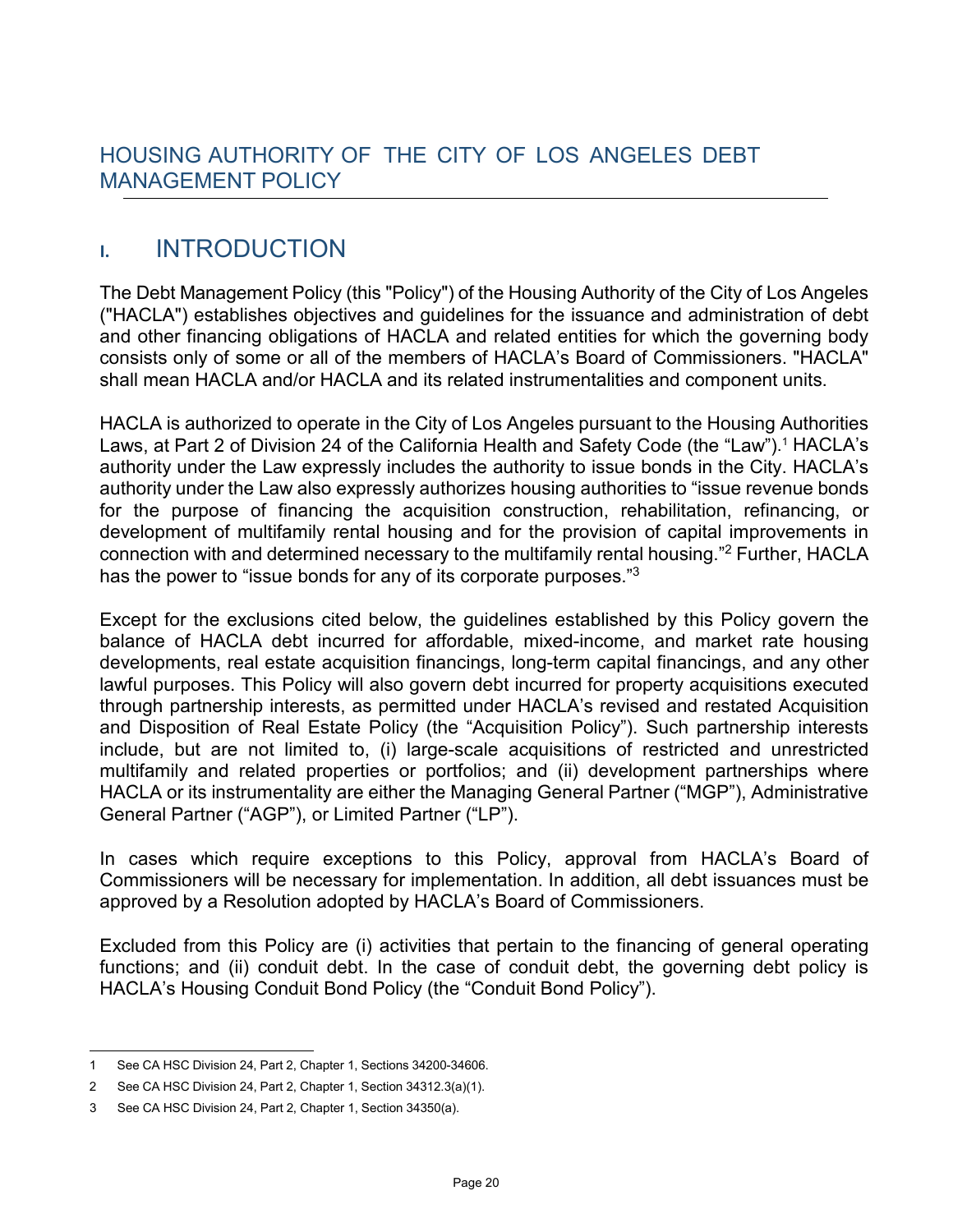## **II.** GOALS AND OBJECTIVES

This section of the Policy sets forth certain equally important goals and objectives for HACLA and establishes overall parameters for responsibly issuing and administering HACLA's debt.

The goals and objectives of HACLA's debt are:

- To finance any of the following as permitted under the Law: (i) the acquisition, construction, rehabilitation or preservation of housing properties comprised of affordable, mixed-income, or market rate dwelling units; (ii) capital projects; and (iii) debt refundings in a timely, responsible and cost-effective manner;
- To minimize both debt repayment obligations and debt issuance costs;
- To maintain market access that can facilitate cost-effective borrowing and the lowest possible interest cost;
- To achieve and maintain the highest reasonable stand-alone, long-term credit rating for debt financing (when applicable);
- To allow for the full and timely repayment of debt obligations, including scheduled debt payments and advance refundings;
- To preserve financial flexibility leading to an enhanced capacity to facilitate all funding requirements for capital facilities, housing and redevelopment activities;
- **To maintain compliance with state and federal laws; and**
- To ensure the integrity of the debt management process.

This Policy is also intended to facilitate compliance with Section 8855(i) of the California Government Code as amended by SB 1029 ("SB1029"), effective on January 1, 2017, as may be amended from time to time.

## **III. DELEGATION OF AUTHORITY**

The President & Chief Executive Officer, through designated executive staff members, is responsible for the financial affairs of HACLA. This Policy grants the President & CEO, and his/her designee(s), authorization to select the debt financing team (the "Financing Team"), coordinate the administration and issuance of debt, communicate with the credit rating agencies, and to disseminate all pre-issuance and post-issuance disclosure information, all in compliance with applicable law.

The typical Financing Team consists of one or more of the following:

- **1.** Municipal Advisor
	- Assists with capital planning and long-term financial planning;
	- **Coordinates the financing and debt issuance process;**
	- Helps evaluate underwriter proposals and provides financial analysis and recommendations;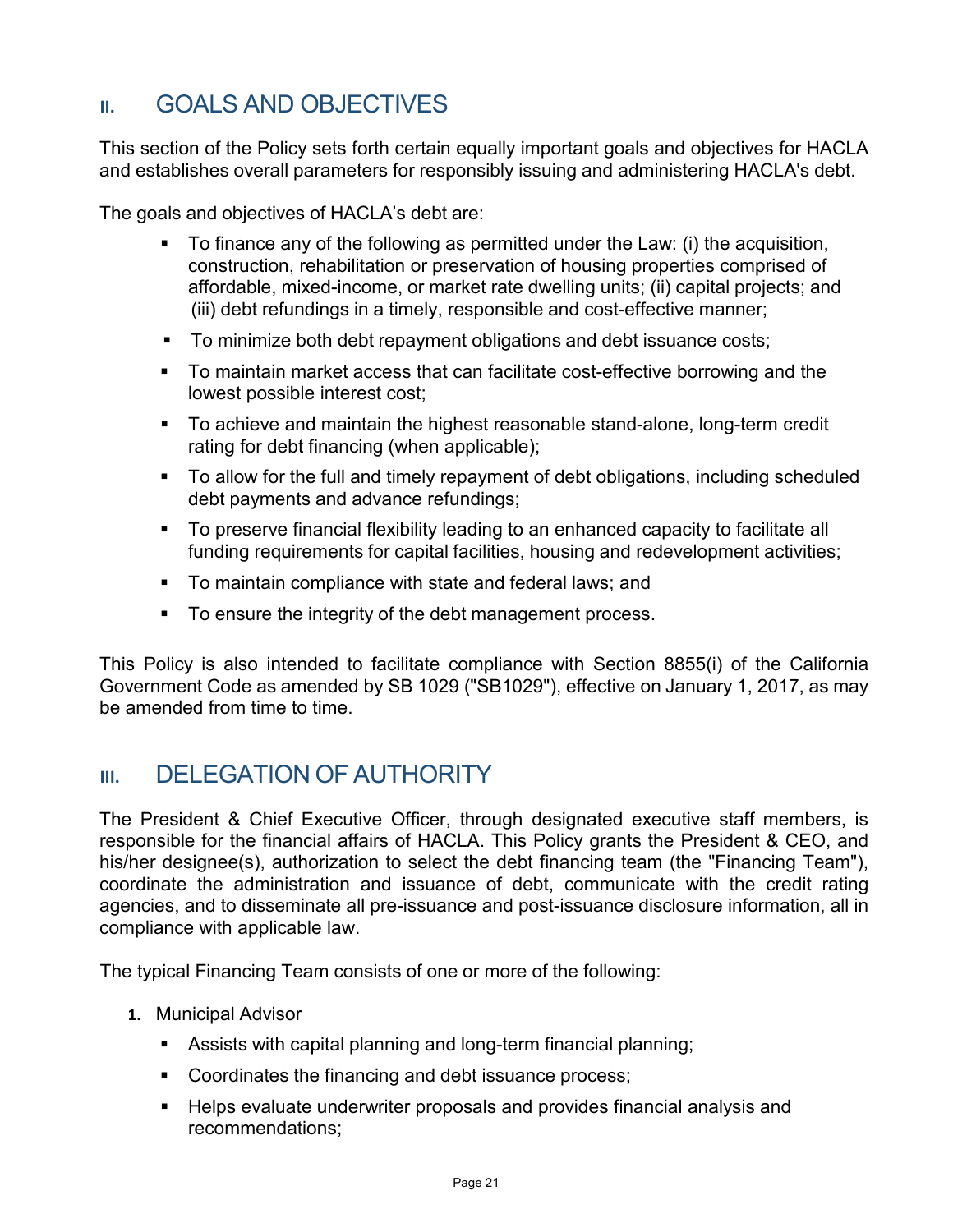- Reviews and provides advice on project-related debt and investor structure and terms;
- Reviews all other project-related debt and equity documents to ensure there are no conflicts with the debt policy and material terms of the bond;
- Assists with the securing of other professional services and other members of the Financing Team;
- Monitors and evaluates market conditions for opportunities to issue debt at low interest rates;
- Works with HACLA and the underwriter to develop investor outreach and market approach;
- Helps to manage competitive bid processes, as applicable; and
- Ensures negotiated prices are "fair" and reasonable in the marketplace.
- **2.** Bond Counsel
	- **Provides expert and objective legal opinions and advice;**
	- **Provides assistance as necessary with preparing and/or reviewing Board of** Commissioners' Resolutions and corresponding Board Reports;
	- **Prepares and reviews documents necessary to authorize the issuance, sale and** delivery of the bonds, as well as coordination of the authorization and execution of closing documents;
	- Reviews legal issues relating to the structure of the bond issue;
	- **Prepares those sections of the preliminary and final official statements that relate** to the bonds, financing documents, bond counsel opinion, and tax exemption and reviews the entire documents before printing and release to investors;
	- Assists HACLA in presenting information to bond rating organizations, insurers and credit enhancement providers relating to legal issues affecting the issuance of the debt;
	- Reviews the bond purchase contract for the bonds and reviews other underwriting documents and the continuing disclosure undertaking of HACLA; and
	- Provides post-issuance advice regarding use of proceeds, debt covenants and, if applicable, tax-exemption compliance.
- **3.** Disclosure Counsel (as needed)
	- **Prepares the 10b-5 opinion certificates and opinion letter;**
	- Prepares, reviews, and maintains drafts of preliminary and final official statements and continuing disclosure documents as needed; and
	- Assists, as needed, with filings on the Municipal Securities Rulemaking Board's (MSRB) Electronic Municipal Market Access (EMMA) website and other websites.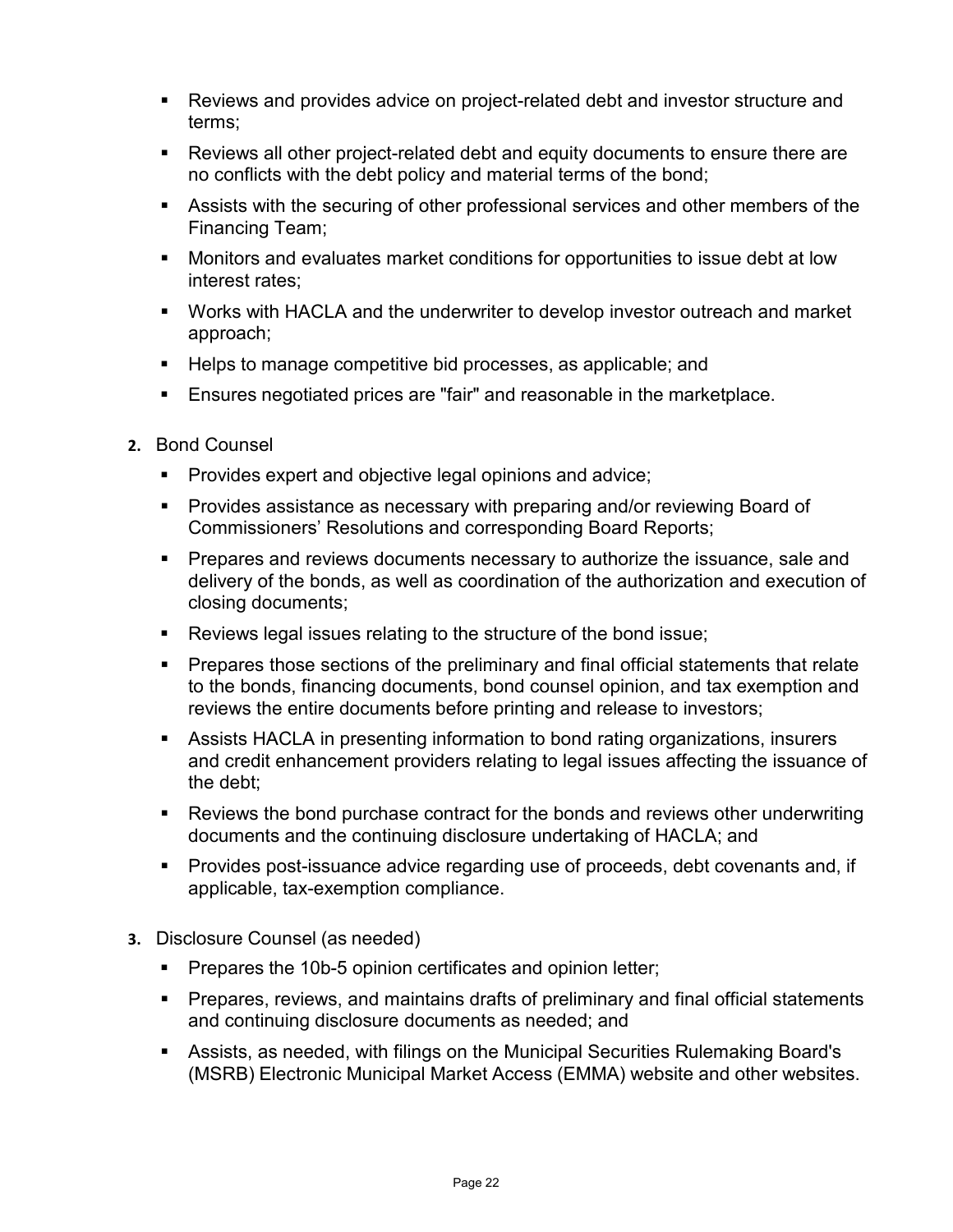- **4.** Underwriter/Placement Agent
	- Provides information about debt market conditions, trends, and debt structures;
	- Assists with credit analysis and disclosure document preparation;
	- Assists in presenting information to bond rating agencies, credit enhancement providers, and third-party participants such as Fannie Mae or Freddie Mac;
	- **Performs the pre-marketing of the bonds and notes;**
	- **Coordinates the pricing, sale and placement of the bonds and notes; and**
	- **Engages in trading of the bonds and notes.**
- **5.** Bond Trustee/Fiscal Agent/Paying Agent/Escrow Agent
	- Establishes and administers various funds and accounts for each bond issue;
	- Maintains the list of names and addresses of all registered owners of the bonds and recordings of transfers and exchanges of the bonds;
	- Acts as the authenticating agent;
	- Acts as the paying agent;
	- **Protects the interests of the bondholders by monitoring compliance with** covenants, and acts on behalf of the bondholders in the event of default;
	- As the escrow agent, holds the proceeds from a refunding bond issue (either money or securities purchased with such bond proceeds) and uses such funds for the payments of debt service on the refunded bonds; and
	- If acting as a continuing disclosure dissemination agent, acts on behalf of HACLA to disseminate and/or post annual reports and event notices to the appropriate repositories under Securities and Exchange Commission Rule 15c2-12.

## **IV.** TYPES OF DEBT

Each proposed debt offering must be presented to HACLA's Board of Commissioners and/or the governing body of the related entity. The Capital and Debt Officer, with the assistance of a Municipal Advisor (when appropriate), will provide the President and CEO, or his/her designee(s), with a summary of the key terms of the most suitable financial structure(s) available and appropriate for a particular purpose for each potential debt offering presented to the Board of Commissioners.

Factors that should be considered include the (i) appropriateness under existing laws; (ii) corresponding compliance with established debt and acquisition policies; (iii) cost efficiency of the proposed debt offering and whether it is financially feasible; (iv) HACLA's past issuance experience with similar transactions; (v) likelihood of successfully executing the debt offering in a timely manner; and (vi) compatibility of the debt offering relative to HACLA's mission. Only after review and acceptance by the President & CEO, or his/her designees, will the proposed debt issuance be presented to HACLA's Board of Commissioners for review and approval.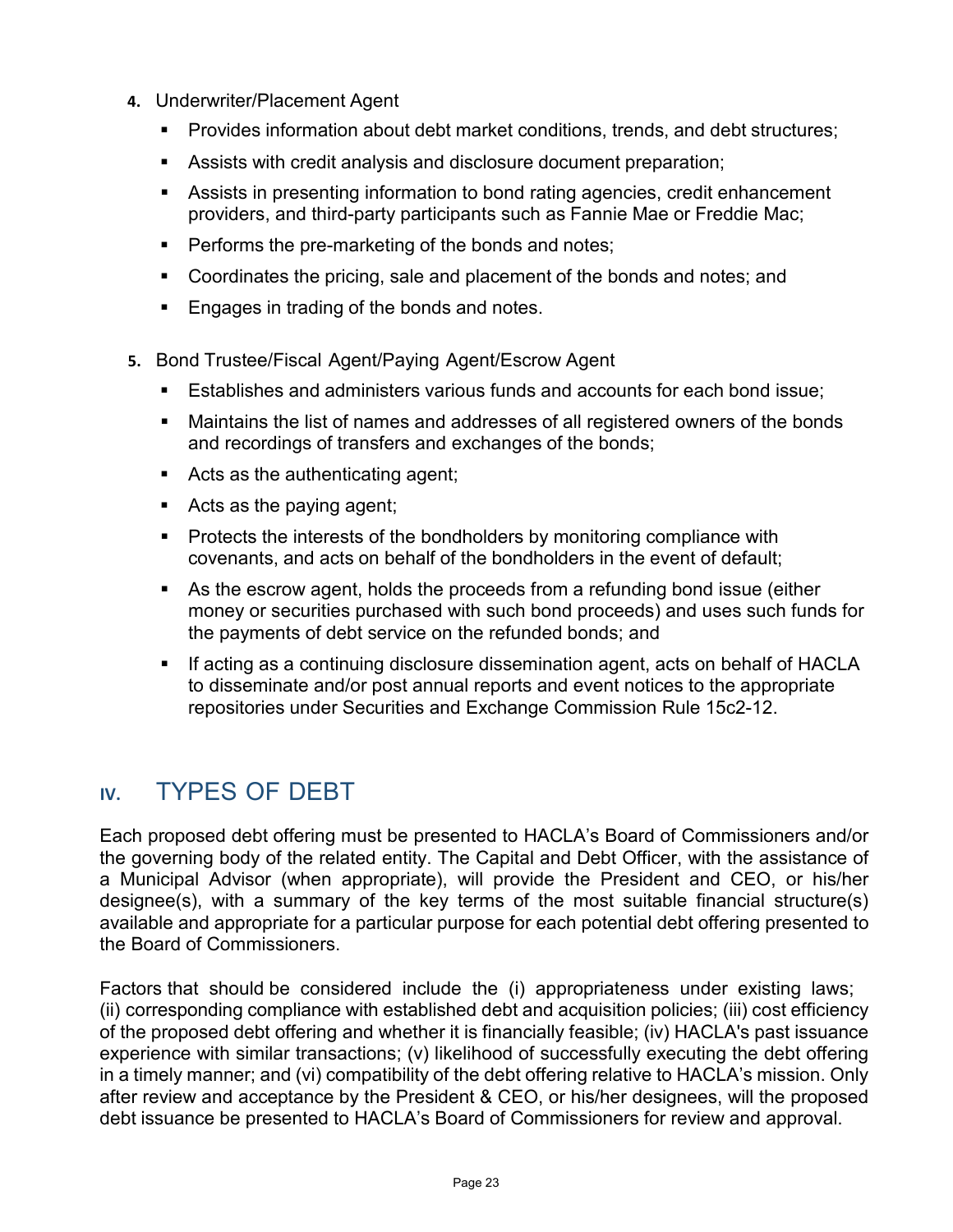The following are the types of debt that may be issued. The term "bonds" is used interchangeably, whether the debt instrument is a bond, note, or similar instrument.

## 1. New Money Bonds

New money bonds may be issued to finance the acquisition, construction, rehabilitation, or preservation costs of affordable, mixed-income, and market rate housing developments, real estate acquisition financings, redevelopments, capital facilities, or for any other mission-driven purpose as permitted under the Law. Debt may be issued for a general obligation purpose, although not to fund HACLA's general, routine operating expenses.

## 2. Refunding Bonds

Refunding bonds or notes may be issued to refinance (refund) the outstanding principal amount of previously issued debt. HACLA may issue refunding bonds to refinance the principal of and interest on outstanding bonds or other debt to achieve debt service savings, restructure scheduled debt payment obligations, secure additional net proceeds, convert the applicable interest rate to or from a variable interest rate or a fixed interest rate, change or modify the source and security for repayment of the refunded debt, and/or to eliminate or modify covenants otherwise binding upon HACLA. Refunding bonds/notes may be issued either on a current or advance basis, as permitted by law. Generally, refundings must achieve at least a 3% net present value savings.

### 3. Housing Revenue Bonds

Housing Revenue Bonds are generally issued to finance the acquisition, construction, rehabilitation or preservation of housing units or housing properties. Housing Revenue Bond repayment obligations are typically secured by a pledge of the net operating revenues collected from one or more named properties and may be additionally secured by a pledge of the first deed of trust on the applicable properties.

### 4. Fixed Interest Rate vs. Variable Interest Rate

Debt issuance bearing a fixed interest rate is typically preferred to debt issuance bearing a variable-rate interest, although variable rate debt is accepted as an appropriate financing tool for certain financings depending on market conditions.

## 5. Variable Rate Debt Obligation (VRDO)

Predetermined intervals are set where the interest rate can be reset to current market conditions. VRDO's with a long maturity can be priced as short-term instruments making it potentially a less costly option in a normal upward sloping yield curve environment.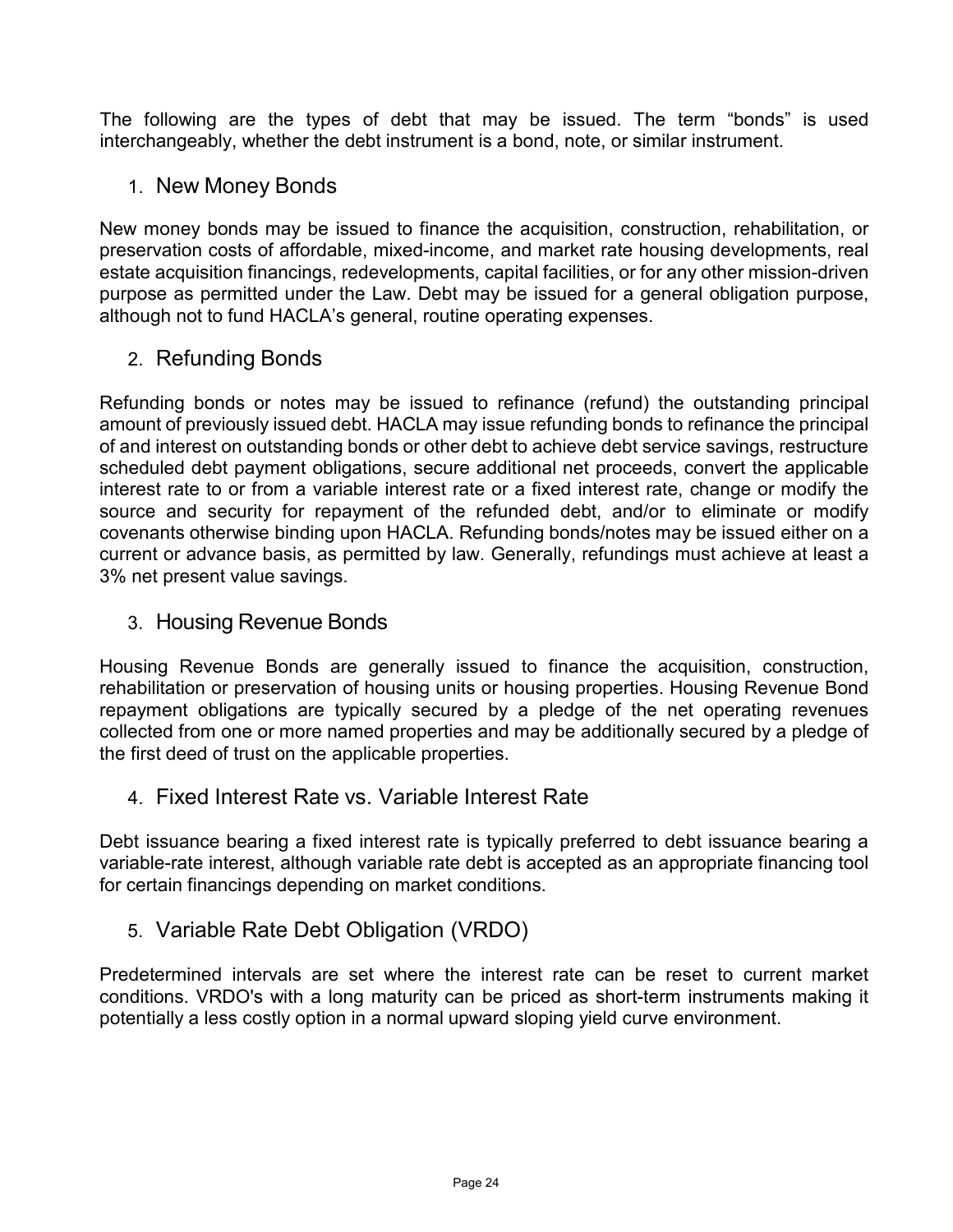## 6. Capital Leases

Capital leases may be used to purchase buildings, equipment, furniture, vehicles, fixtures and intangible assets (such as water rights). The term of any capital lease will not exceed the useful life of the asset leased.

## 7. Conduit Housing Revenue Bonds

Conduit housing revenue bonds or notes are obligations issued by HACLA, although secured solely by revenues pledged by a third-party borrower which uses the sale proceeds of such bonds to acquire, construct or rehabilitate multifamily or other housing property. Such bonds or notes are not a general obligation of HACLA but are a special revenue obligation payable only through amounts paid by the third-party borrower. HACLA's specific requirements for the issuance of conduit revenue housing bonds has been set forth in the Housing Conduit Bond Policy.

## 8. Bank Loans and Private Placements

Under certain circumstances, it may be advantageous to obtain financing through a direct loan. Funded loans may be in the form of fixed rate or variable rate loans with defined maturities or may be lines of credit that have fixed or variable interest rates and flexible payment provisions.

9. Credit Enhanced Debt

Issuing credit enhanced debt is permissible, provided the credit enhancement obtained from an credit enhancement entity will lower the long-term cost of the financing, expand the pool of potential investors or funding sources, deliver more advantageous financing terms, extend the tenor of the amortization schedule or enhance financial flexibility.

## **V.** PURPOSES OF DEBT

The President & CEO, or his/her designee(s), in consultation with relevant HACLA Department Directors, shall assess and identify the purpose, timing, and amount of debt needed to fund the acquisition, construction, redevelopment, rehabilitation, remediation, improvement or preservation of (i) real estate properties; (ii) land; (iii) support facilities; (iv) office buildings or parking facilities; (v) other permitted activities delineated in HACLA's capital improvement program, budget, redevelopment or other planning documents; or (vi) any other permitted issuance of debt under the Law. The Designee(s) shall make recommendations to the President & CEO regarding any debt financing and shall identify potential funding sources.

## 1. Long-term Debt

Long-term debt may be used to finance the acquisition or improvement of land or buildings for affordable housing or as otherwise permitted under the Law when it is appropriate to spread these costs over more than one budget year. Long-term debt may also be used to fund capitalized interest, costs of issuance, required reserves, and any other financing related costs which may be legally capitalized.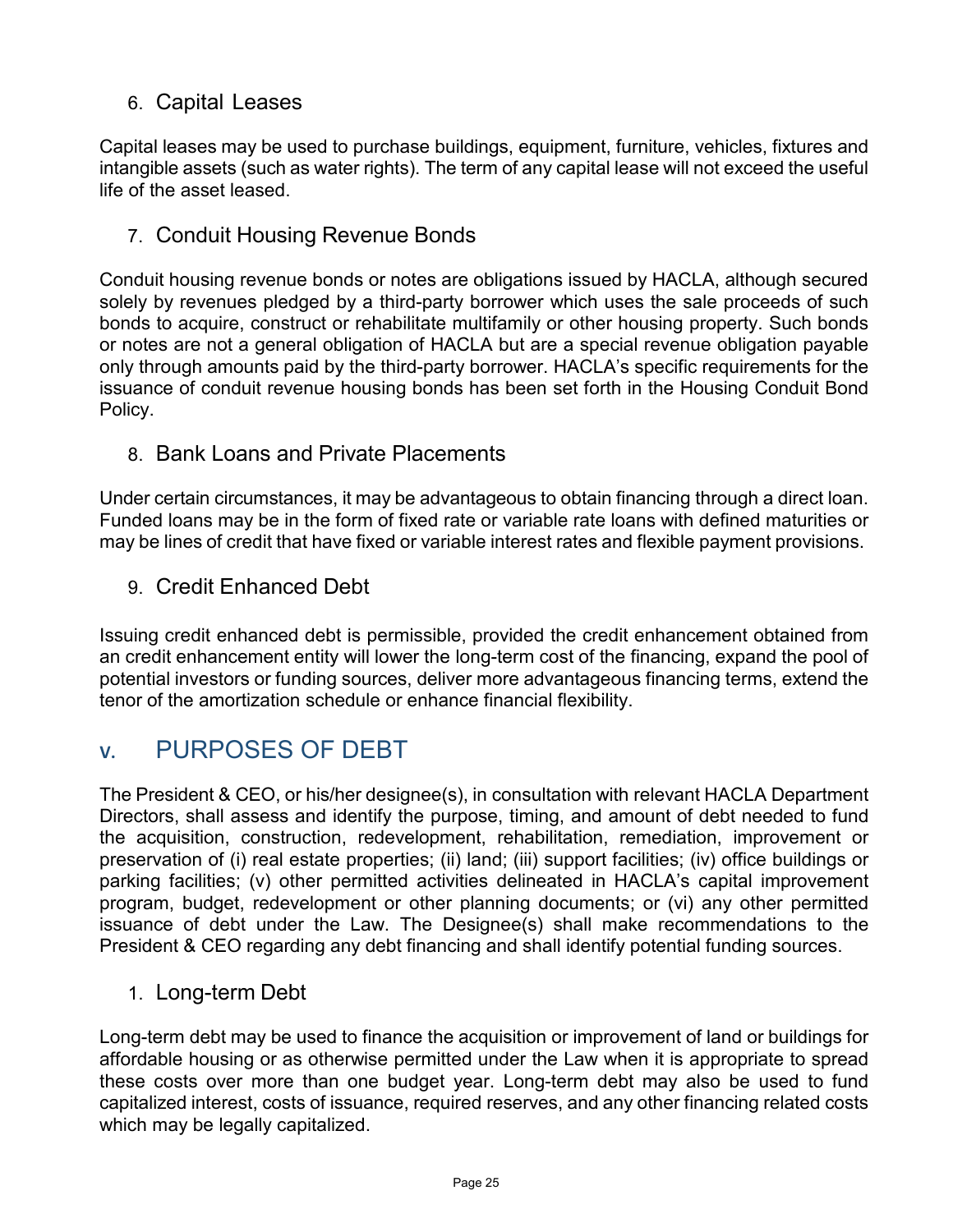The time period between issuance and final amortization of the debt should not exceed the estimated useful life of the asset being financed.

HACLA may consider matching the amortization of the debt with any future cash flows generated by, or related to, the asset being financed. Debt financings with un-level or alternative repayment structures may be considered, in cases including, but not limited to, (i) an alternative structuring is beneficial to HACLA's overall debt portfolio and financial condition, or to a specific debt portfolio; (ii) an alternative structuring will more closely match the repayment of the debt with projected cash flows generated by, or related to, the asset being financed; or (iii) natural disasters or extraordinary external factors prohibit making payments on the debt in the early years.

## 2. Short-term Debt

Short-term debt, such as a Line of Credit, may be used as an interim source of funding in anticipation of long-term borrowing or may be issued for the same purpose as long-term debt. The purpose of establishing short-term debt is to proactively arrange a cost effective and efficient funding mechanism that provides HACLA with quick access to capital. Timely access to capital enhances HACLA's ability to execute real estate acquisitions, rehabilitations, and property developments. Short-term debt is anticipated to be repaid through bonds, long-term commercial loans, legally permitted cash payments by HACLA, governmental grants, or other capital sources produced through traditional or innovative financial structures.

## 3. Refunding

Periodic reviews of existing debt will be undertaken to identify refunding opportunities. Refunding will be considered (within State law and Federal tax law provisions) if and when there is a net benefit of refunding. Non-economic refunding may be considered to achieve HACLA goals relating to changes in covenants, call provisions, operational flexibility, tax status, or the debt service profile. HACLA may purchase its bonds in the open market for the purpose of retiring the obligation when the purchase is cost effective. Generally, all refunding issues must achieve at least a 3% net present value savings to HACLA.

## **VI.** MANNER OF SALE

There are a number of market factors that will affect the success of a bond offering and each will be carefully considered before selecting a method of sale. These factors include but are not limited to, (i) market perception of HACLA's overall credit quality or the financial stability and income of the properties securing the debt on the applicable project; (ii) interest rate volatility; (iii) size of the proposed sale; (iv) complexity of the proposed issue; and (v) competition with other issues for investor interest. HACLA may issue debt through a competitive sale, a negotiated sale, or a direct/private placement.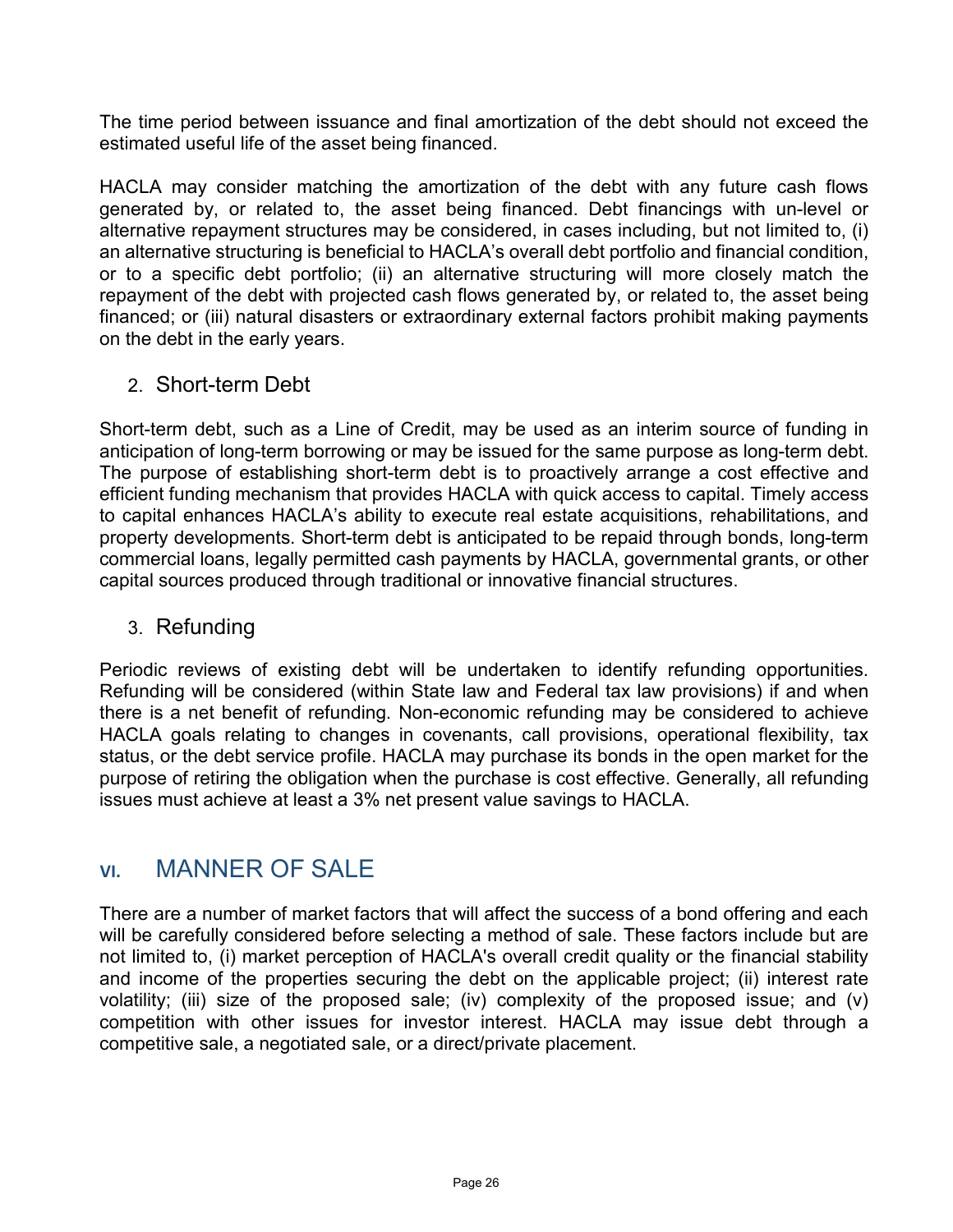## 1. Competitive Sale of Bonds

The terms and prices of the bonds will be negotiated by HACLA and various underwriters through a bidding process amongst approved, impartial underwriters and/or underwriting syndicates. Both HACLA and the underwriter collaborate in the origination and pricing of the bond issue. The issue is awarded to the underwriter judged to have submitted the best value bid that offers the lowest interest rate, taking into account underwriting spread, interest rates and any discounts or premiums.

### 2. Negotiated Sale of Bonds

A method of sale for bonds, notes, or other financing vehicles in which HACLA selects in advance, on the basis of proposals received or by other means, one or more underwriters to work with it in structuring, marketing and offering a debt offering to investors.

### 3. Direct or Private Placement

A direct or private placement of debt is a variation of a negotiated sale in which HACLA, usually in coordination with its Municipal Advisor, will attempt to place a new issue directly with an investor. The investor will negotiate the specific terms and conditions of the financing before agreeing to purchase the issue. Direct or private placement issues are generally undertaken because the transaction is complex or unique, requiring direct negotiations with the investor or bank, when market conditions indicate that this type of sale may result in a lower interest rate on the debt, when issuing debt at times of heightened market volatility, or because the issue amount is relatively small and a direct offering provides economies of scale or reduces the cost of issuance.

## **VII.** DERIVATIVE PRODUCTS

The use of derivative products is generally prohibited by this Policy, unless recommended by the President and CEO and approved by the Board of Commissioners.

## **VIII.** PERFORMANCE STANDARDS

HACLA strives to maintain "investment grade" ratings in the municipal market, where appropriate. Ratings assigned by a nationally recognized statistical rating organization of "BBB" (or equivalent) or higher are considered investment grade (without regard to numerical or "+" or "-" modifiers within the BBB category).

In certain circumstances, HACLA may issue non-rated debt if (i) the issuance results in more savings to HACLA than obtaining an investment grade rating; (ii) a modified financial structure is necessary to make the proposed project feasible; (iii) the financial structure has demonstrated solid market acceptance without the need for a rating; or (iv) the financial structure is innovative and execution is vital to achieving HACLA's mission-driven initiatives or long-term strategic objectives.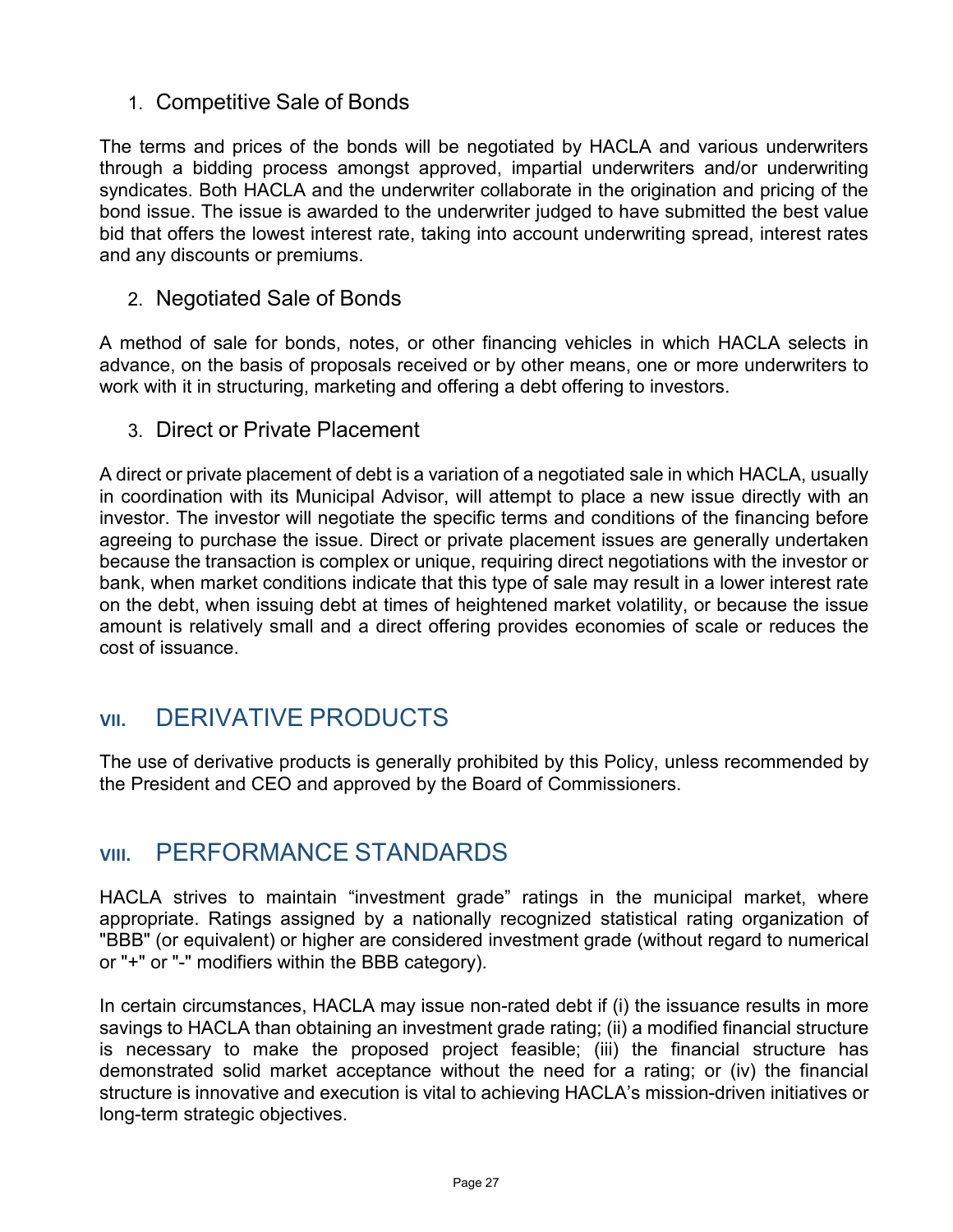## **IX.** MARKET RELATIONSHIPS

The Capital and Debt Officer will be responsible for maintaining relationships with investors, credit analysts, and rating agencies.

## **X.** ON-GOING DEBT ADMINISTRATION AND COMPLIANCE

In coordination with the CAO and Director of Finance, the Capital and Debt Officer will regularly review HACLA's outstanding obligations, particularly in declining interest rate environments. When rates begin to approach levels at which a refunding is cost-effective, HACLA may select a financing team in accordance with Article III to prepare for a refunding issue.

1. Continuing Disclosure

HACLA's Finance Department staff will ensure that HACLA's annual financial statements and associated reports are posted on HACLA's web site. HACLA will also contract with consultant(s) and/or shall utilize HACLA staff to comply with the Securities and Exchange Commission Rule 15c2-12 by completing and filing its annual financial statements, other financial and operating data and certain enumerated event notices for the benefit of its bondholders on the Electronic Municipal Market Access (EMMA) website of the Municipal Securities Rulemaking Board (MSRB).

Pursuant to California Government Code Section 8855(k), HACLA will submit an Annual Debt Transparency Report ("ADTR") each year including information on any issue of debt for which they have submitted a Report of Final Sale on or after January 21, 2017.

2. Investment of Bond Proceeds

HACLA will direct the investment of bond proceeds, including project funds, reserve funds and other funds in accordance with each indenture or trust agreement related to a debt financing. All investments will be made in accordance with allowable investments as described in the corresponding bond documentation. The investment of bond proceeds shall comply with federal tax law requirements specified in the indenture or trust agreement and the tax certificate. The trustee or fiscal agent will be responsible for recording all investments and transactions relating to the proceeds and for providing monthly statements regarding the investments and transactions.

### 3. Arbitrage Rebate Compliance and Reporting

The use and investment of bond proceeds must be monitored to ensure compliance with arbitrage restrictions. Existing regulations require that issuers calculate rebate liabilities related to any bond issues, with rebates paid to the federal government every five years and as otherwise required by applicable provisions of the Internal Revenue Code ("Code") and regulations. HACLA may contract with an arbitrage specialist to ensure that proceeds and investments are tracked in a manner that facilitates accurate, complete calculations, and if